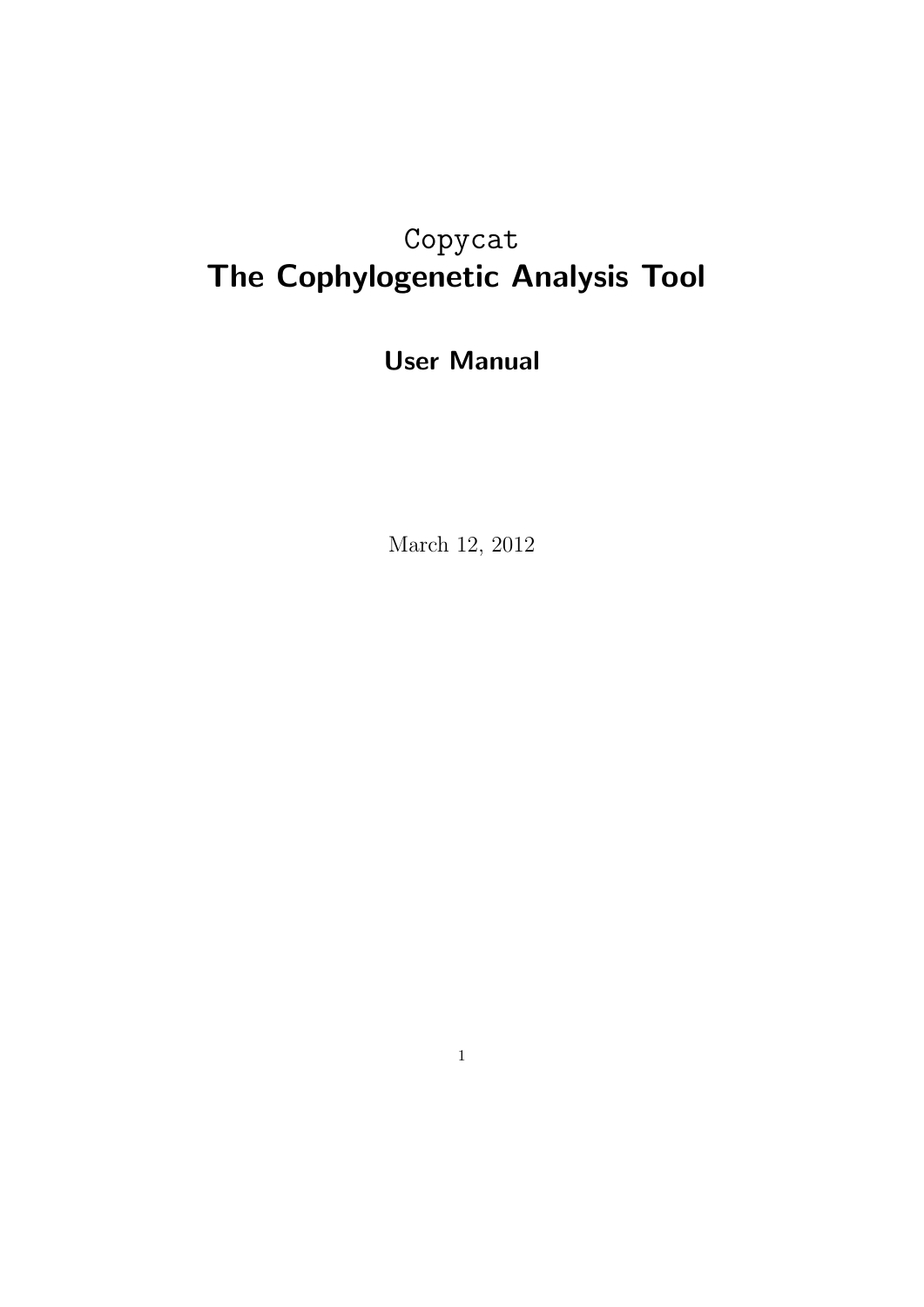## **Contents**

| $\mathbf{1}$ |                                 | <b>Checklist</b>                                                                                                                                                                                                                                                                                                                                                                                                                                                                                                                                      | 4                                                                           |  |
|--------------|---------------------------------|-------------------------------------------------------------------------------------------------------------------------------------------------------------------------------------------------------------------------------------------------------------------------------------------------------------------------------------------------------------------------------------------------------------------------------------------------------------------------------------------------------------------------------------------------------|-----------------------------------------------------------------------------|--|
| 2            |                                 | The first start                                                                                                                                                                                                                                                                                                                                                                                                                                                                                                                                       | 4                                                                           |  |
| 3            | 3.1<br>3.2<br>3.3               | Copycat - The first tab<br>3.1.1 Characteristics of the association table $\ldots$ ,<br>Computation of the broken-stick distribution (BSD) for the set of re-                                                                                                                                                                                                                                                                                                                                                                                         | 5<br>$\overline{5}$<br>8<br>9<br>10                                         |  |
| 4<br>5       | 4.1<br>4.2<br>4.3<br>4.4<br>4.5 | Copycat - The second tab<br>Step 3 (create host distance matrix) $\ldots \ldots \ldots \ldots \ldots \ldots$<br>Step 4 (create the parasite distance matrix) $\dots \dots \dots \dots \dots$<br>Step 5 (validation) $\ldots \ldots \ldots \ldots \ldots \ldots \ldots \ldots \ldots \ldots$<br>Copycat - The third tab                                                                                                                                                                                                                                | 10<br>10<br>11<br>11<br>12<br>12<br>13                                      |  |
| 6            | 6.1<br>6.2<br>6.3<br>6.4        | Copycat - Available menu bar options<br>File<br>a de la caractería de la caractería de la caractería de la caractería<br>"Transfer content of working directory to a place of your choice"<br>6.1.1<br>"Download NCBI taxonomy file(s)" $\ldots \ldots \ldots \ldots \ldots$<br>6.1.2<br>"View content of working directory" $\ldots \ldots \ldots \ldots \ldots$<br>6.2.1<br>6.3.1<br>"Use Equal Branch Length $(=1)$ for tree2dist Conversion"<br>6.3.2<br>"Use AxPcoords and AxParafit instead of DistPCoA and Parafit"<br>6.3.3<br>Setup<br>6.4.1 | 13<br>13<br>13<br>13<br>16<br>16<br>16<br>16<br>16<br><b>16</b><br>17<br>17 |  |
|              |                                 | 7 Tutorial - A step-by-step example run of Copycat                                                                                                                                                                                                                                                                                                                                                                                                                                                                                                    | 17                                                                          |  |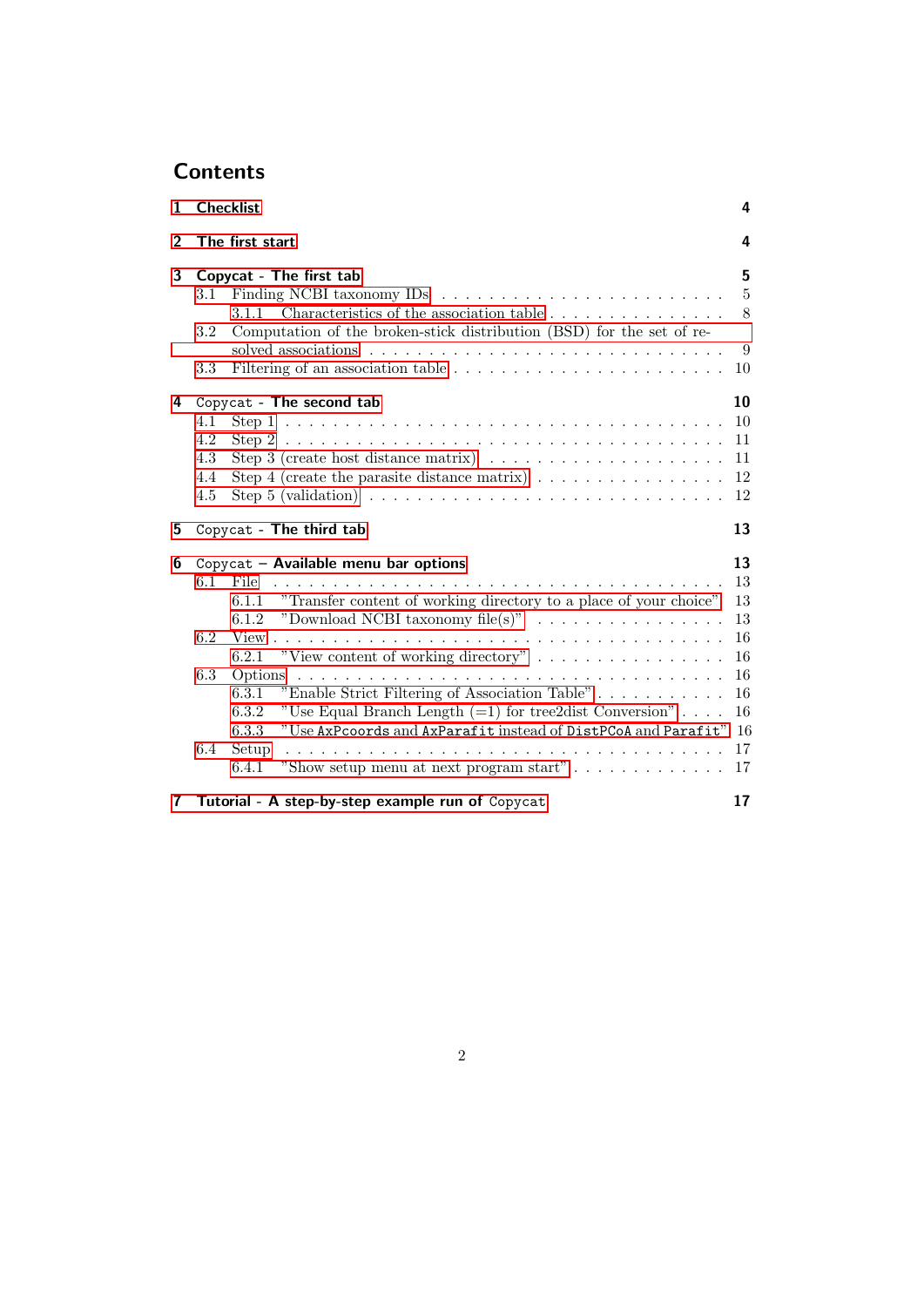

<span id="page-2-1"></span>Figure 1: A tanglegram showing host-parasite associations between both five parasite and five host taxa.

Copycat is a software tool written in Java which provides an easy and fast access to cophylogenetic analyses. It incorporates a wrapper for the program Parafit, which conducts statistical tests for the presence of global congruence between host and parasite phylogenies and for the significance of individual host-parasite associations  $\frac{1}{1}$  $\frac{1}{1}$  $\frac{1}{1}$ . A tanglegram is the visualization of host-parasite associations and can be further enhanced by adding Copycat's information on (non-)significant links (see Fig. [1\)](#page-2-1).

The software offers various features, such as the creation of customized host-parasite association data, the reconstruction of host or parasite trees from the NCBI taxonomy, and the computation of several tree statistics. As of April 2007, Copycat supports Alexandros Stamatakis' programs AxParafit and AxPcoords, which are highly optimized versions of Parafit and DistPCoA, respectively (see section "Copycat – Available menu bar options"). This manual describes the features specific to Copycat; regarding the principles of the statistical tests implemented in Parafit, users are strongly advised to consult [\[5\]](#page-19-0). The literature cited in the references section is also suggested for further reading. If you use Copycat, you should cite the accompanying paper:

Jan P. Meier-Kolthoff, Alexander F. Auch, Daniel H. Huson, Markus Göker. Copycat: Co-phylogenetic Analysis Tool. Bioinformatics, 23(7):898-900, 2007.PDF

<span id="page-2-0"></span><sup>1</sup>Of course, any kind of associations with hosts can be examined in that way, including mutualists. We refer to parasites only just for convenience.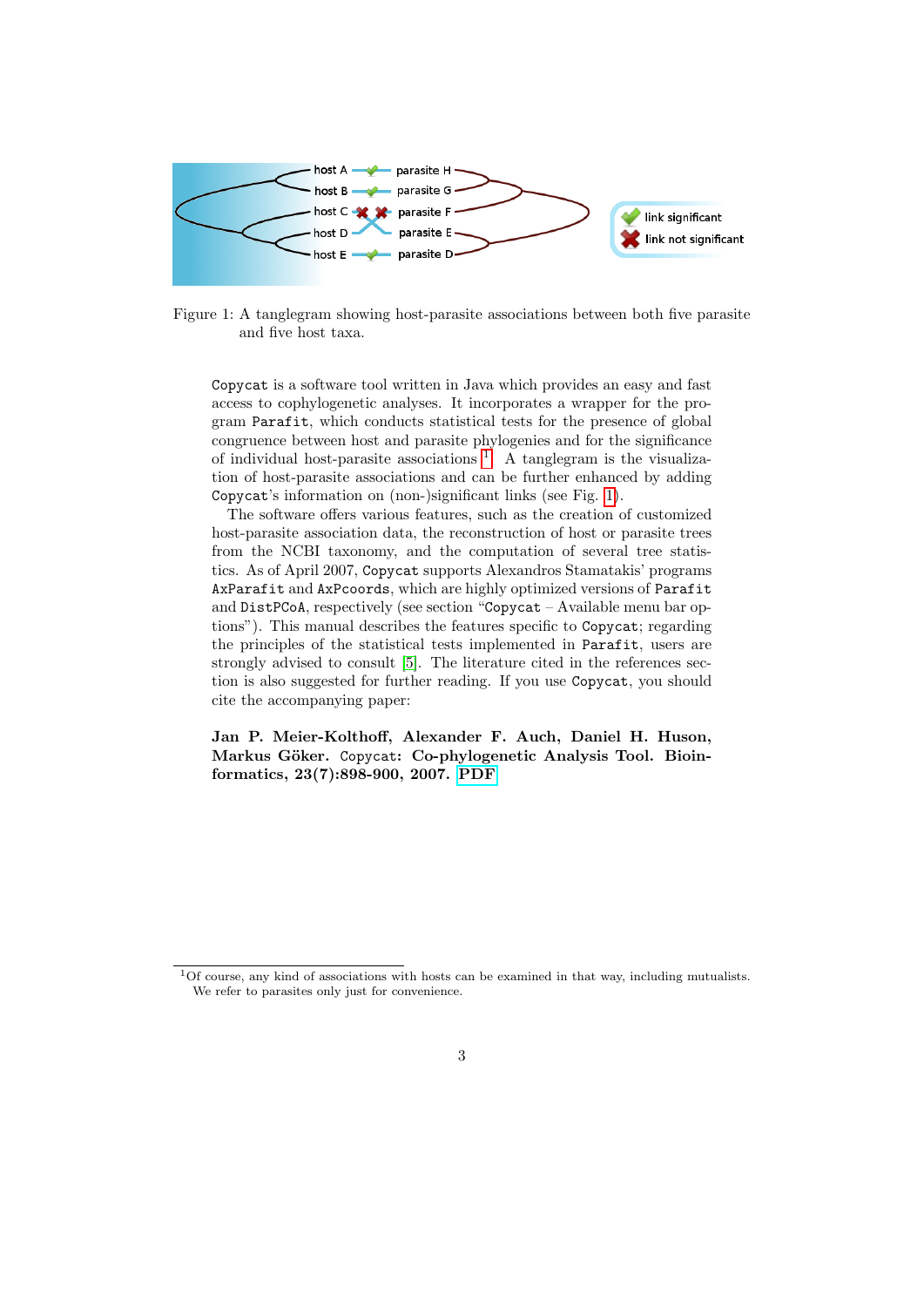### <span id="page-3-0"></span>1 Checklist

In prior to installing Copycat, please make sure that you have verified the following items:

- $\square$  You have at least one of the following operating systems: Mac OS X (tested on 10.6.8), a Win32-compatible or a Linux-based operating system (currently tested under Windows XP, Windows 7 and Linux x86 32bit with GTK 2.0)
- $\square$  Your machine is equipped with at least 512 MB of memory. Even though it is not recommended, hardware with less memory can sometimes be used as long as the NCBI taxonomy facilities are not applied.
- $\Box$  The Java 1.5 (or higher) runtime environment is installed and the Java Binary must be included in the PATH environment variable (this is done automatically by the Java Installer for Windows). Java 1.5 (a.k.a. JDK5) is available here: <http://java.sun.com/javase/downloads/index.jsp>

Hint: by entering the command "java -version" in a command console the currently installed version is reported.

- $\square$  The Mac version additionally requires the GNU scientific library (GSL) installed. A binary installer can be found on [http://ascend4.org/Binary\\_installer\\_](http://ascend4.org/Binary_installer_for_GSL-1.13_on_Mac_OS_X) [for\\_GSL-1.13\\_on\\_Mac\\_OS\\_X](http://ascend4.org/Binary_installer_for_GSL-1.13_on_Mac_OS_X).
- $\Box$  Optional: You have downloaded the current NCBI taxonomy file ("taxdmp.zip") from the following URL: <ftp://ftp.ncbi.nih.gov/pub/taxonomy/taxdmp.zip> and placed this file in the "input-data" subfolder. It is located in your Copycat installation folder (e.g., /home/john/Copycat/input-data/). As the NCBI taxonomy is updated on a regular basis it is advisable to get the latest version of "taxdmp.zip" from time to time. The Copycat Download already ships with an older version of the NCBI taxonomy data.

### <span id="page-3-1"></span>2 The first start

Once you have started Copycat for the first time, a configuration dialogue will appear<sup>[2](#page-3-2)</sup> - if this dialog won't show up you can access it by choosing the "Setup" option from the top menu (see Fig. [2\)](#page-4-2).

Here, you might want to choose another working directory ("WORKING DIR") or another directory for your custom data ("USERDATA"). If you are experiencing problems while alternative settings, you might want to default to the well-tested standard settings. The latter will be relevant if Copycat asks for a file to open - then this directory will be prompted first. To proceed, please click "apply" followed by "save and proceed". By pressing "exit Copycat" the whole application will close. If

<span id="page-3-2"></span><sup>&</sup>lt;sup>2</sup>The following screen shots were made using the Mac version of Copycat - the "look & feel" of the Windows and Linux versions differs slightly.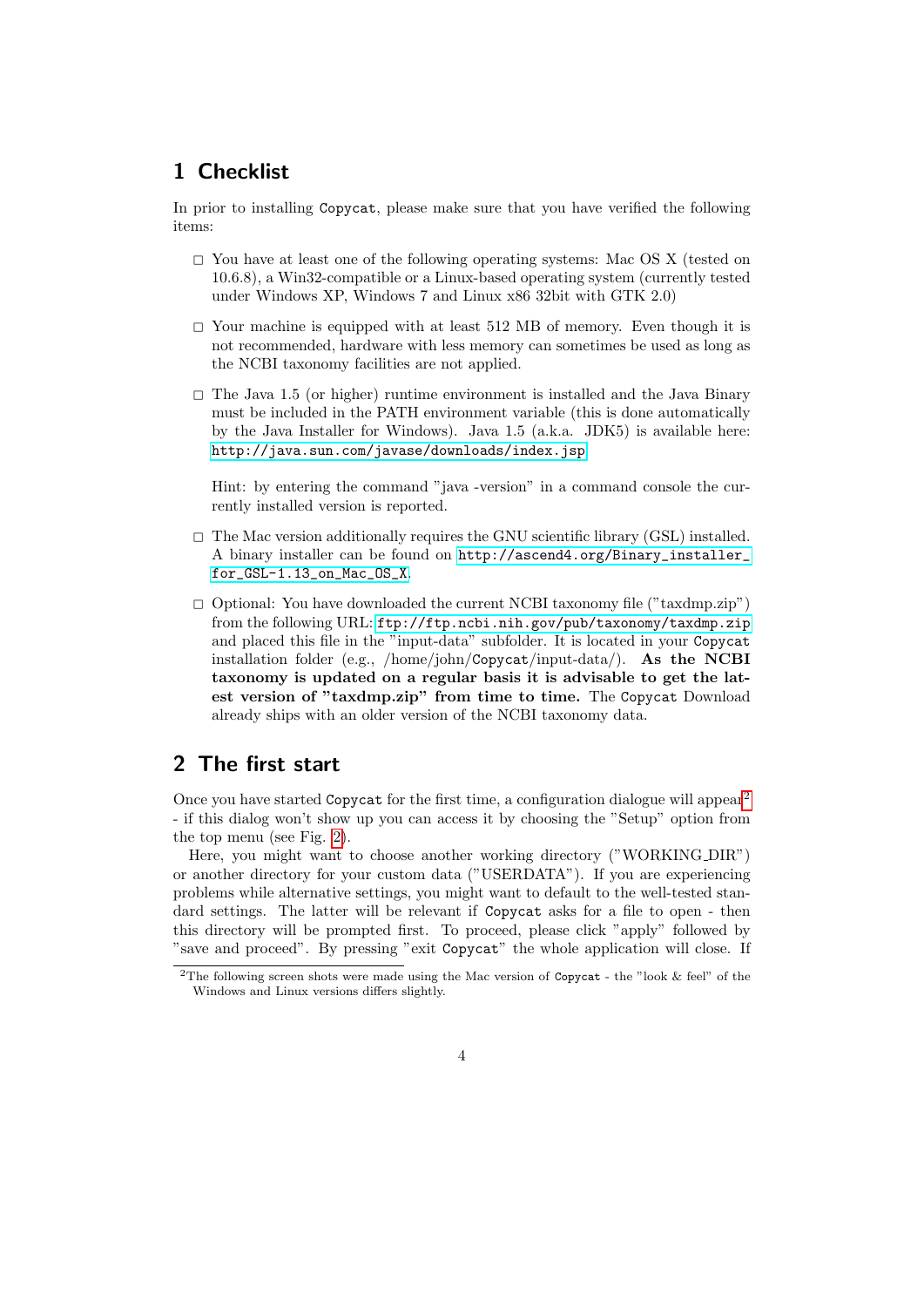| $\overline{\phantom{a}}$        | <b>Setup Menu</b>                                         |          |                |
|---------------------------------|-----------------------------------------------------------|----------|----------------|
| Your Copycat working directory: | /Users/Jan/Desktop/copycat-wdir/                          | $\cdots$ |                |
| Path to your input data:        | /Users/Jan/Dropbox/Copycat_Examples/                      | $\cdots$ |                |
| Path to the taxonomy files:     | pse Workspace/Java Workspace/Copycat2_Swing/CopycatFiles/ | $\cdots$ |                |
|                                 |                                                           |          | Apply<br>Reset |
|                                 |                                                           |          | Ok<br>Cancel   |
|                                 |                                                           |          |                |

<span id="page-4-2"></span>Figure 2: Copycat's configuration dialog

the configuration is not complete the dialogue will be displayed again until everything is well-configured. Now, the Copycat application launches. It generates a random session ID (here: ID 9511) and creates a subdirectory for this session within your working directory (e.g., D:\Copycat\myworkingdir\ID\_9511\). All files and results are now going to be stored in that directory. The contents of that folder and thus the results of this session can be examined by selecting the "View" menu item.

### <span id="page-4-0"></span>3 Copycat - The first tab

The first tab (see Fig. [3\)](#page-5-0) deals with the creation and pre-processing of an association table containing parasite or host associations.

### <span id="page-4-1"></span>3.1 Finding NCBI taxonomy IDs

Given an (unresolved) association list containing parasite or host names, the "Resolve Association File" option tries to assign a NCBI taxonomy ID for each organism name. The set of IDs is necessary for inferring the NCBI host or parasite tree. The user specifies a file (unresolved association table) containing one parasite and one host name per line (tab-separated). Then Copycat tries to retrieve an NCBI taxonomy ID equivalent to each entry (e.g., the taxonomy ID "9606" for the host name "Homo sapiens").

These results will be automatically displayed in an extra window (see Figure [4\)](#page-6-0).

If that window has accidentally been closed, it will immediately show up again once the user has specified the unresolved association file/table again und "Select Association File". If for both parasite and host name a respective taxon ID is retrieved, this parasite-host-association appears in the final (resolved) association table as a green-colored entry. The set of all host or parasite taxa contained in that table is used for the reconstruction of the NCBI host or parasite tree, respectively. If a certain parasite or host name can't be resolved (e.g., because of a misspelling), the user has the possibility to manually enter a proper NCBI taxonomy ID. The format for this is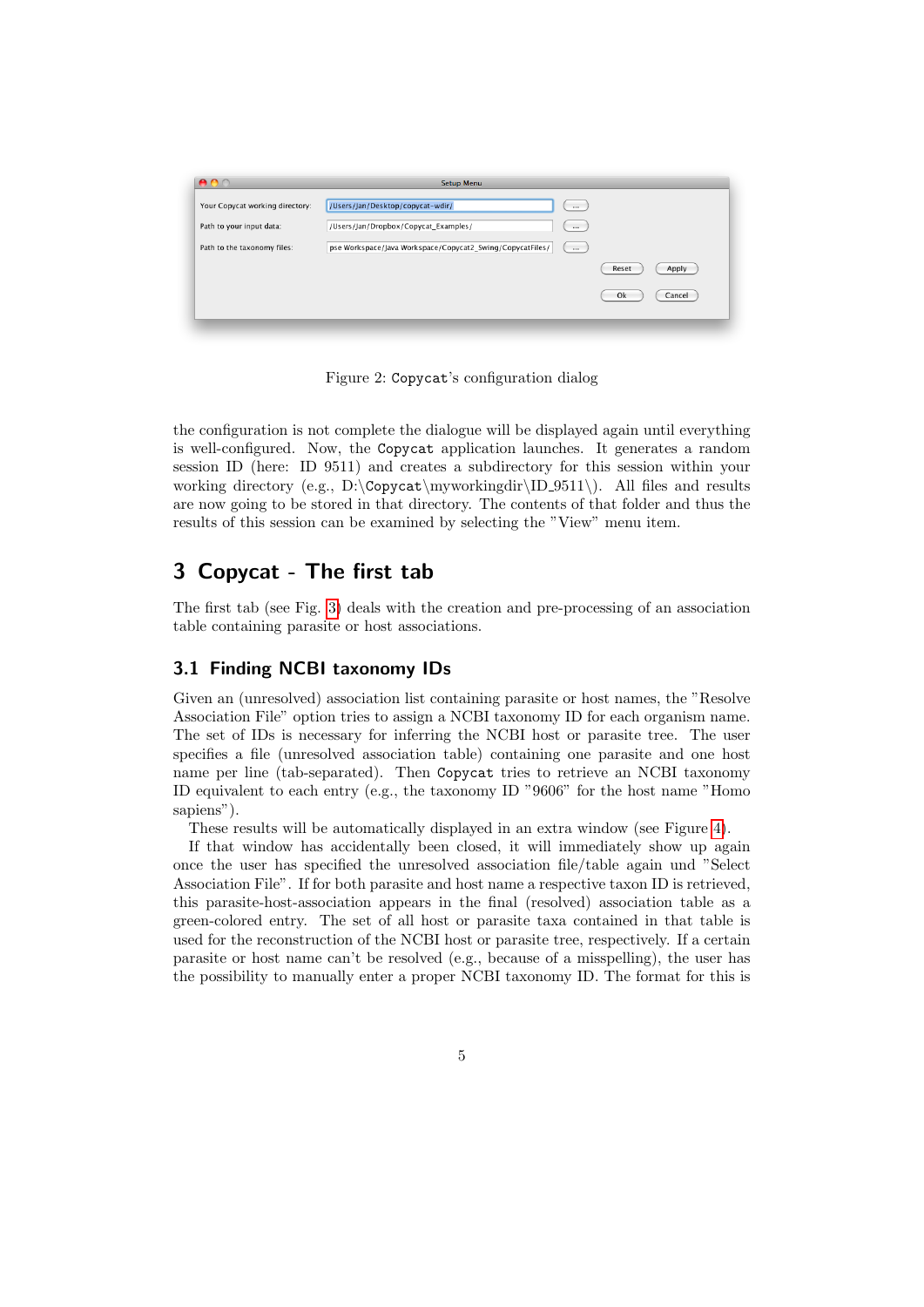| Copycat                                                                                                           |  |  |  |  |  |  |  |  |
|-------------------------------------------------------------------------------------------------------------------|--|--|--|--|--|--|--|--|
| Options<br>Setup<br>Help<br>File<br>View                                                                          |  |  |  |  |  |  |  |  |
| 1. Preprocessing of Input Data<br>2. Configuration and Execuation of AxParafit 3. Evaluation of AxParafit Results |  |  |  |  |  |  |  |  |
| Step 1: Resolve Association File (optional)-                                                                      |  |  |  |  |  |  |  |  |
| Select Association File                                                                                           |  |  |  |  |  |  |  |  |
| -Step 2: Statistics (optional)-                                                                                   |  |  |  |  |  |  |  |  |
| Select Association File<br>Compute Distribution of Host/Parasite Taxa:                                            |  |  |  |  |  |  |  |  |
| Select Association File<br>Show Broken-Stick Distribution:                                                        |  |  |  |  |  |  |  |  |
| Step 3: Filter Parasite/Host Associations - Creating Parasite/Host Taxa Lists                                     |  |  |  |  |  |  |  |  |
| Exclusion of Certain Systematic Divisions - by NCBI Definition (optional)-                                        |  |  |  |  |  |  |  |  |
| $\Box$ Invertebrates<br>$\Box$ Mammals<br>$\Box$ Phages<br>$\Box$ Vertebrates<br><b>Bacteria</b><br>Viruses       |  |  |  |  |  |  |  |  |
| Synthetic<br>Environmental samples<br>Rodents<br><b>√</b> Unassigned<br>$\Box$ Plants<br>Primates                 |  |  |  |  |  |  |  |  |
| Associations: Level of Detail (optional)                                                                          |  |  |  |  |  |  |  |  |
| ÷<br>genus<br>◯ Compress Associations to the Following Rank:<br>$\odot$ Leave as-is                               |  |  |  |  |  |  |  |  |
| Removal of Specific Taxa (optional)                                                                               |  |  |  |  |  |  |  |  |
| Enter host/parasite taxa which shall be removed!                                                                  |  |  |  |  |  |  |  |  |
| Generation of Both Host and Parasite Taxa Lists                                                                   |  |  |  |  |  |  |  |  |
| Generate!                                                                                                         |  |  |  |  |  |  |  |  |
|                                                                                                                   |  |  |  |  |  |  |  |  |
|                                                                                                                   |  |  |  |  |  |  |  |  |
| Welcome to CopyCat - The cophylogenetic analysis tool!<br>INFO: The operating system is MAC OS X                  |  |  |  |  |  |  |  |  |
| INFO: The working directory is: /Applications/Copycat/DefaultWorkingDir/                                          |  |  |  |  |  |  |  |  |
|                                                                                                                   |  |  |  |  |  |  |  |  |
|                                                                                                                   |  |  |  |  |  |  |  |  |
|                                                                                                                   |  |  |  |  |  |  |  |  |

<span id="page-5-0"></span>Figure 3: The first tab of Copycat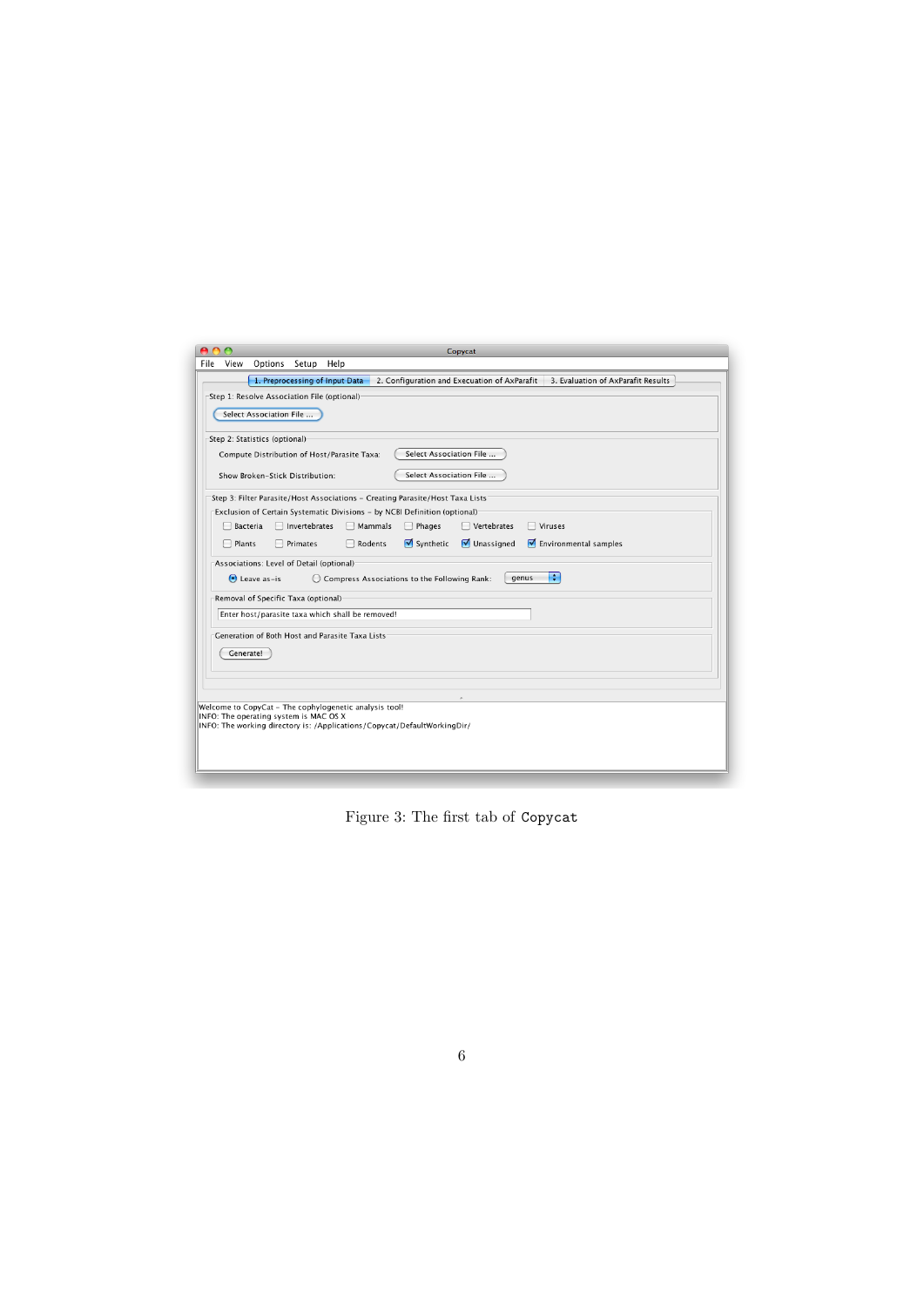| File<br>View                      | Options Setup Help                                                                                     | Copycat                                                                         |  |  |  |  |  |  |
|-----------------------------------|--------------------------------------------------------------------------------------------------------|---------------------------------------------------------------------------------|--|--|--|--|--|--|
|                                   | 1. Preprocessing of Input Data                                                                         | 2. Configuration and Execuation of AxParafit 3. Evaluation of AxParafit Results |  |  |  |  |  |  |
| $-$ Step 1: $\bigcirc$ $\bigcirc$ |                                                                                                        | <b>Resolved Association File</b>                                                |  |  |  |  |  |  |
| Sele                              | Results: 794 associations have been resolved!                                                          |                                                                                 |  |  |  |  |  |  |
| Step 2:                           |                                                                                                        |                                                                                 |  |  |  |  |  |  |
| Com                               | Para<br>No.                                                                                            | Host                                                                            |  |  |  |  |  |  |
|                                   | 1 Anthracoidea arenaria 265863                                                                         | Carex arenaria 234466                                                           |  |  |  |  |  |  |
| Show                              | 2 Anthracoidea arenaria 265863                                                                         | Carex brizoides 240677                                                          |  |  |  |  |  |  |
|                                   | 3 Anthracoidea_arenaria_265863                                                                         | Carex_ligerica_240664                                                           |  |  |  |  |  |  |
|                                   | 4 Anthracoidea arenaria 265863                                                                         | Carex_ovalis_140840                                                             |  |  |  |  |  |  |
| Step 3:                           | 5 Anthracoidea_arenaria_265863                                                                         | Carex_praecox_240661                                                            |  |  |  |  |  |  |
| Exclus                            | 6 Anthracoidea_aspera_251614                                                                           | Carex_appropinguata_240679                                                      |  |  |  |  |  |  |
|                                   | 7 Anthracoidea_aspera_251614                                                                           | Carex_chordorrhiza_240692                                                       |  |  |  |  |  |  |
|                                   | 8 Anthracoidea_aspera_251614                                                                           | Carex diandra 140803                                                            |  |  |  |  |  |  |
|                                   | 9 Anthracoidea aspera 251614                                                                           | Carex glareosa 513295                                                           |  |  |  |  |  |  |
| n.                                | 10 Anthracoidea baldensis 265859                                                                       | Carex baldensis 442460                                                          |  |  |  |  |  |  |
|                                   | 11 Anthracoidea bigelowii 265841                                                                       | Carex bigelowii 241200                                                          |  |  |  |  |  |  |
| Assoc                             | 12 Anthracoidea buxbaumii 265847                                                                       | Carex buxbaumii 241202                                                          |  |  |  |  |  |  |
|                                   | 13 Anthracoidea buxbaumii 265847                                                                       | Carex hartmanii 502415                                                          |  |  |  |  |  |  |
| $\left( \bullet \right)$          | 14 Anthracoidea capillaris 265856                                                                      | Carex capillaris 241203                                                         |  |  |  |  |  |  |
|                                   | 15 Anthracoidea_251613_251613                                                                          | Carex_halleriana_529425                                                         |  |  |  |  |  |  |
| Remo                              | 16 Anthracoidea_caricis-albae_265855                                                                   | Carex_alba_241195                                                               |  |  |  |  |  |  |
|                                   | 17 Anthracoidea_caricis_265852                                                                         | Carex_montana_140837                                                            |  |  |  |  |  |  |
| Ente                              | 18 Anthracoidea_caricis_265852                                                                         | Carex_pilulifera_140848                                                         |  |  |  |  |  |  |
|                                   | 19 Anthracoidea curvulae 265866                                                                        | Carex_curvula_234476                                                            |  |  |  |  |  |  |
| <b>Gener</b>                      | 20 Anthracoidea elynae 265865                                                                          | Kobresia myosuroides 140873                                                     |  |  |  |  |  |  |
|                                   | 21 Anthracoidea fischeri 251615                                                                        | Carex brunnescens 240691                                                        |  |  |  |  |  |  |
| Ge                                | 22 Anthracoidea fischeri 251615                                                                        | $\overline{\mathbf{v}}$<br>Carex canescens 140796                               |  |  |  |  |  |  |
|                                   |                                                                                                        | Save As<br>Cancel                                                               |  |  |  |  |  |  |
|                                   | Welcome to CopyCat - The cophylogenetic analysis tool!<br>INFO: The operating system is MAC OS X       |                                                                                 |  |  |  |  |  |  |
|                                   | INFO: The working directory is: /Applications/Copycat/DefaultWorkingDir/<br>794 associations resolved! |                                                                                 |  |  |  |  |  |  |
|                                   | Resolving step finished successfully!                                                                  |                                                                                 |  |  |  |  |  |  |

<span id="page-6-0"></span>Figure 4: An association table as resolved by Copycat. The green entries have a valid ID assigned for both parasite and host as provided by the NCBI Taxonomy Database. Unresolved associations are marked red. The message window at the bottom informs the user once the resolving process has finished by displaying "Resolving step finished successfully!".

the organism name followed by the taxonomy ID, e.g., "Homo sapiens 9606". The user should ascertain that this taxonomy ID is definitely contained in the NCBI taxonomy database. The better and most consistent way of retrieving a correct ID is as follows: the user corrects the organism name and then applies the changes by pressing the "apply" button. By entering a name available in the NCBI taxonomy, the respective organism field in the association table should then yield the corresponding ID. Finally, all resolvable associations are written to a file after having selected the "dump results to working directory" button/option. Along the new association file, two files containing only the parasite and host names are written to the same directory.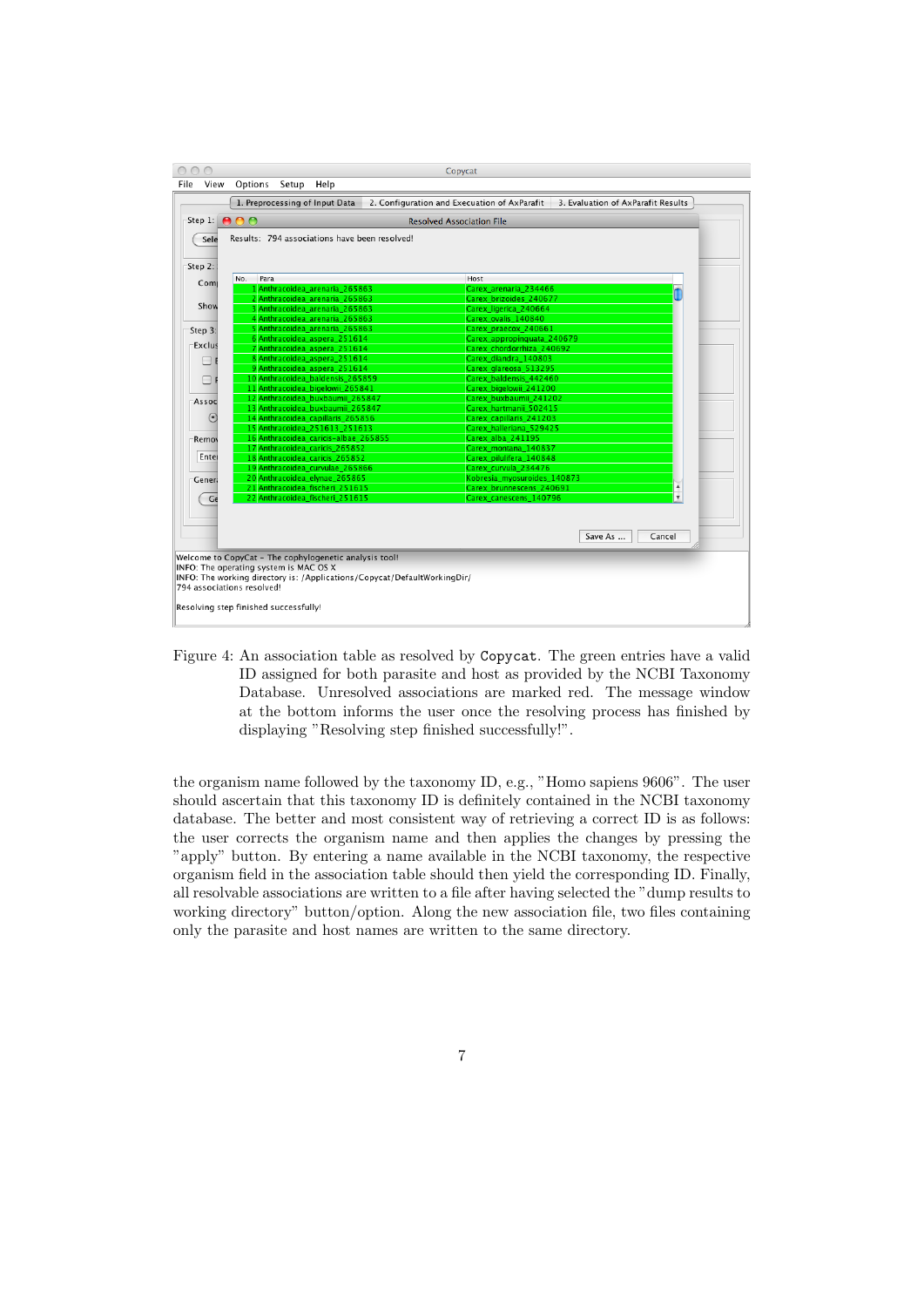#### <span id="page-7-0"></span>3.1.1 Characteristics of the association table

The user hits the "select association file"-button and then specifies an association table (AT; refer to first step). The AT is read and the following features are reported to the message window:

- The distribution of the taxonomical ranks within the set of hosts and the set of parasites respectively (in accordance to the NCBI taxonomy)
- The affiliation of each parasite and host taxon, respectively, to one of the following divisions:

division 0: Archaea

division 1: Bacteria

division 2: Eukaryota

division 3: Viroids

division 4: Viruses

division 5: Other

division 6: Unclassified

division 7: taxon ID not found in NCBI taxonomy

- The number of associations contained in the AT
- The number of different parasite taxa in AT
- The number of different host taxa in AT
- The estimated size of the association matrix drawn from the AT

N.B.: As a rule, a phylogenetic tree derived from character data (e.g., molecular sequences) contains more information than a taxonomy of the same taxa since the topology of the latter is usually much less resolved. However, if a cophylogenetic study is based on specific marker sequences such as 16SrRNA or ITS, it is limited to species for which there is a common marker gene available. Even though the number of single-locus or even genome sequences is steadily increasing, we presume that NCBI taxonomic data are available for many more taxa than are such orthologous genetic data. (We guess this rule also holds if we consider non-homologous loci for use in supertree reconstruction, let alone the current debate about whether and how to infer supertrees.) However, this may not be true for all taxonomic groups. Since there most likely is a trade-off between the number of taxa and the topological resolution available as input for Parafit, the user has to decide whether a certain Parafit analysis based on taxonomic data is worth conducting or not. It is therefore necessary to closely examine the number of resolved associations (compared to those of a study of the same taxonomic group but based on character data) as well as the resolution of the host or parasite taxonomy trees, as described below.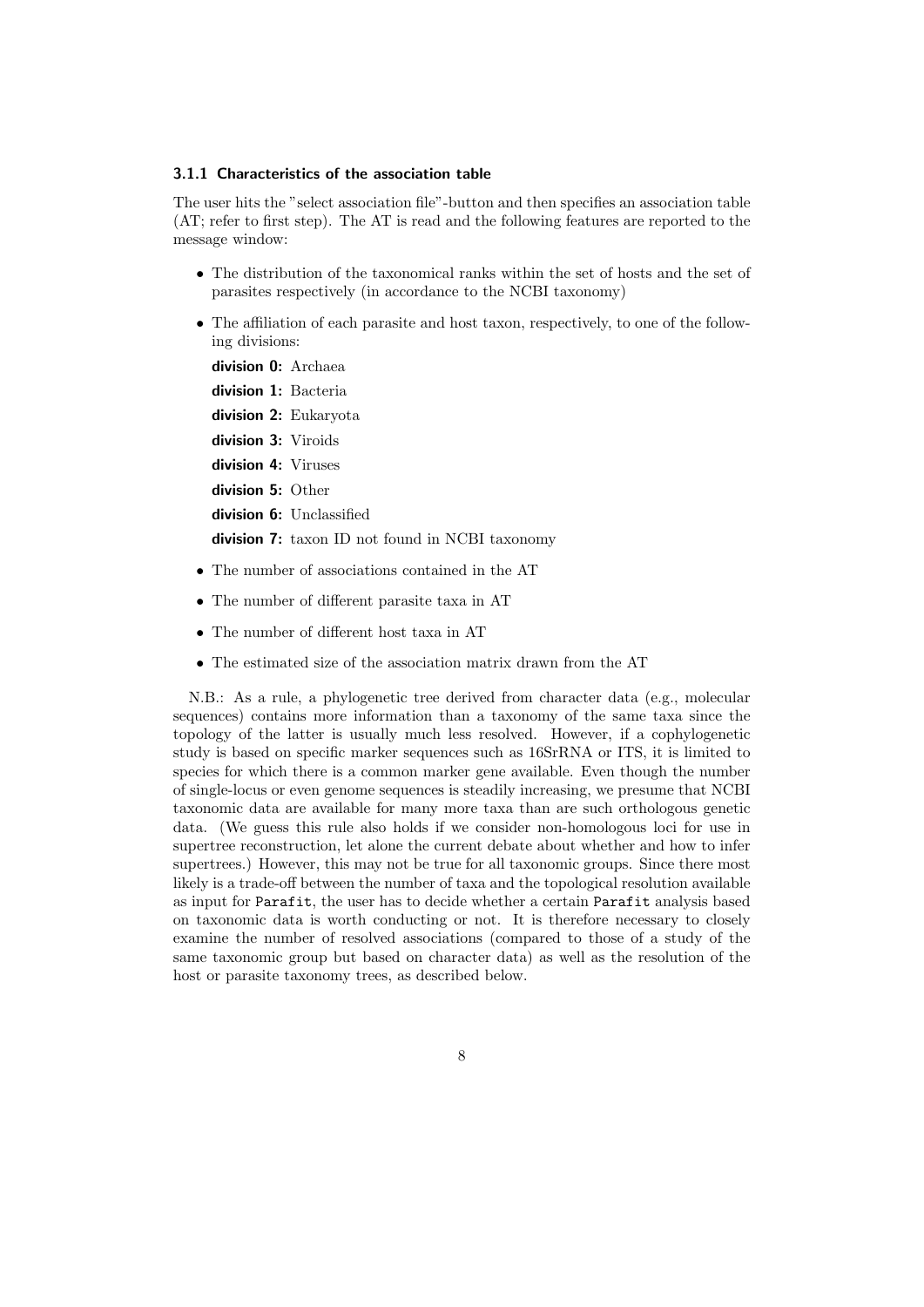| type | rank           | taxon                              | frequency | proportion | expected | $prp.$ > $exp.$ |  |
|------|----------------|------------------------------------|-----------|------------|----------|-----------------|--|
| P    | 1              | Ustilago striiformis 307781        | 60        | 0.07557    | 0.03499  | ves             |  |
| P    | 2              | Microbotryum violaceum 5272        | 42        | 0.0529     | 0.02881  | ves             |  |
| P    | 3              | Schizonella melanogramma 63386     | 39        | 0.04912    | 0.02573  | ves             |  |
| P    | $\overline{4}$ | Jamesdicksonia dactylidis 63287    | 31        | 0.03904    | 0.02367  | yes             |  |
| P    | 5              | Thecaphora_saponariae_72562        | 25        | 0.03149    | 0.02213  | yes             |  |
| P    | 6              | Urocystis_ranunculi_63394          | 23        | 0.02897    | 0.02089  | yes             |  |
| P    | $\overline{7}$ | Ustilago bullata 117172            | 21        | 0.02645    | 0.01986  | yes             |  |
| P    | 8              | Tranzscheliella hypodytes 349358   | 20        | 0.02519    | 0.01898  | ves             |  |
| P    | 9              | Entyloma_ranunculi-repentis_189607 | 20        | 0.02519    | 0.01821  | yes             |  |
| P    | 10             | Entyloma hieracii 189602           | 16        | 0.02015    | 0.01752  | yes             |  |
| P    | 11             | Entyloma microsporum 62642         | 15        | 0.01889    | 0.01691  | ves             |  |
| P    | 12             | Anthracoidea karii 265844          | 14        | 0.01763    | 0.01635  | ves             |  |
| P    | 13             | Stegocintractia luzulae 86812      | 11        | 0.01385    | 0.01583  | no              |  |
| P    | 14             | Ustilentyloma brefeldii 355612     | 11        | 0.01385    | 0.01536  | no              |  |
| P    | 15             | Microbotryum stellariae 288790     | 11        | 0.01385    | 0.01492  | no              |  |
| P    | 16             | Ustilago avenae 120650             | 11        | 0.01385    | 0.0145   | no              |  |
| P    | 17             | Anthracoidea subinclusa 265861     | 10        | 0.01259    | 0.01412  | no              |  |
| P    | 18             | Anthracoidea fischeri 251615       | 10        | 0.01259    | 0.01376  | no              |  |
| P    | 19             | Microbotryum dianthorum 72560      | 10        | 0.01259    | 0.01341  | no              |  |
| P    | 20             | Thecaphora_thlaspeos_469304        | 10        | 0.01259    | 0.01309  | no              |  |
| P    | 21             | Vankya ornithogali 437798          | 10        | 0.01259    | 0.01278  | no              |  |
| P    | 22             | Entorrhiza_casparyana_63375        | 9         | 0.01134    | 0.01248  | no              |  |

<span id="page-8-1"></span>Figure 5: Copycat's representation of the Broken-Stick Distribution.

### <span id="page-8-0"></span>3.2 Computation of the broken-stick distribution (BSD) for the set of resolved associations

The user selects a resolved AT, which results in a new window displaying the BSD (see Fig. [5\)](#page-8-1).

It basically consists of two parts: the first part shows the BSD for the parasites (indicated by a "P" in the first column of each line), the second part the BSD for the hosts (a "H" as identifier). The further columns show the rank of the taxon, its name, its absolute and relative frequency of occurrence within the associations, and its expected frequency according to the BSD. The last column shows whether the real relative frequency is larger than the expected one. By holding the CTRL button (Mac OS X: Command button) and using the left mouse button, the user can highlight multiple entries within the list. Each entry represents a parasite or host, which is then marked for removal from the association table. Often the entries in the list are highlighted by means of an alternating pattern of dark and light-grey. Several lines sharing the same colour-scheme correspond to the same tied rank and therefore have to be treated equally.

N.B.: The broken stick distribution [\[6,](#page-19-1) p. 244] is a standard null model of community structure in ecology. It can be used to predict species' relative abundances but may also be used with other kind of data such as, e.g., eigenvectors [\[6,](#page-19-1) p. 410]. Species the relative frequency of which is larger than the corresponding broken stick value occur more frequently than expected by chance. We have included the BSD here since it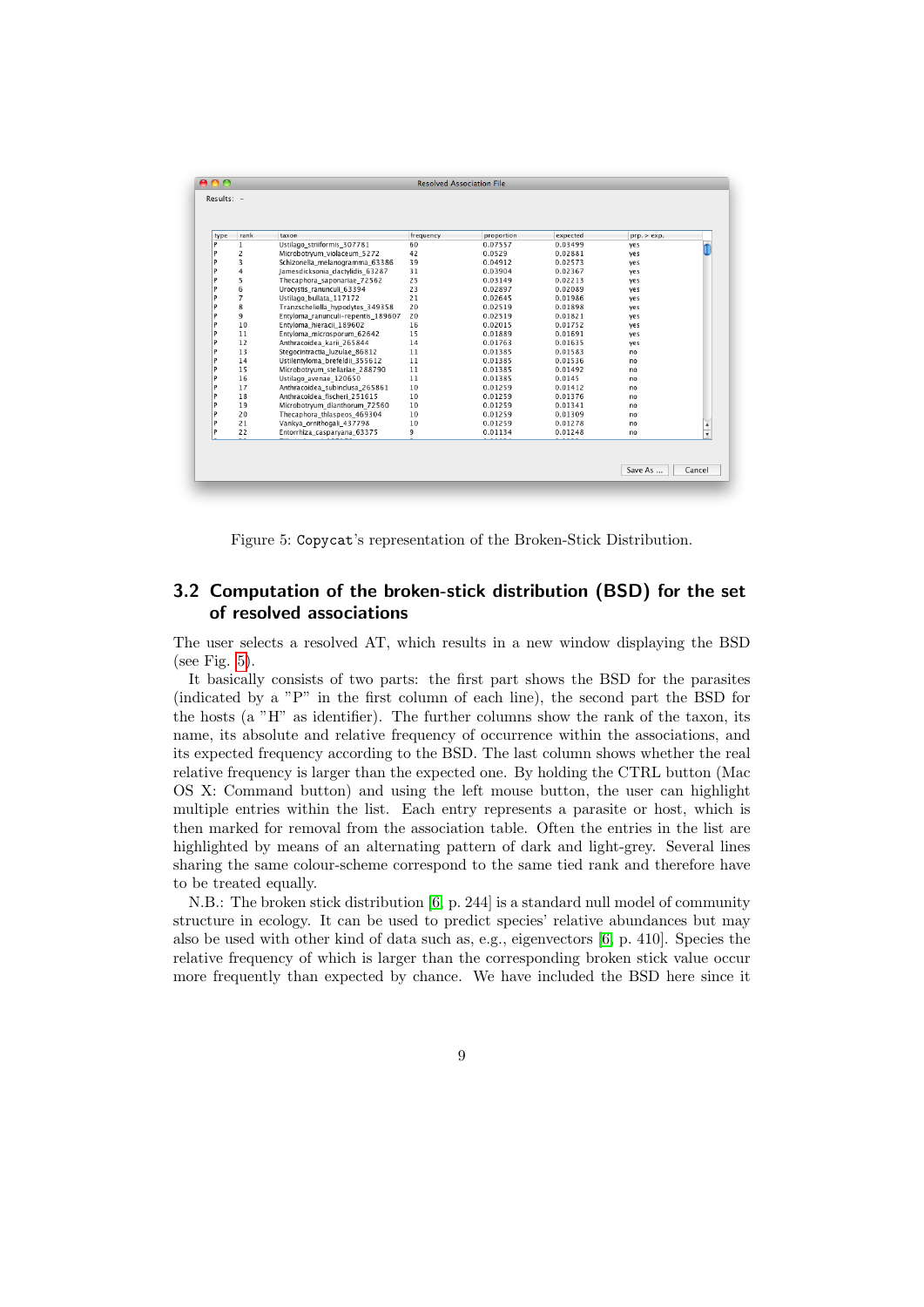may be used to detect host or parasite species which are represented in significantly more associations than others. This is not to say that Parafit is unable to deal with widespread parasites; on the contrary, these are treated more consistently in Parafit than in other cophylogeny programs [\[5\]](#page-19-0).

However, a list of associations derived from literature data may, for instance, include many more associations from host species which are medically or economically important and, thus, have been studied more intensively than their less important relatives. If the BSD detects species which are represented in a particularly large number of associations, the user may wish to conduct Parafit runs both before and after exclusion of these taxa. In case such taxa display a cophylogenetic behaviour strongly deviating from that of other taxa (i.e., significant vs. insignificant associations, or vice versa), presence or absence of these highly frequent taxa may considerably influence global significance. Even though Parafit's results will (according to Legendre et al. 2002) always be the correct ones given the correctness of the associations, the user may be interested in the impact of such extremely widespread parasites. The brokenstick method provides an objective means to distinguish these from "normal" species.

#### <span id="page-9-0"></span>3.3 Filtering of an association table

This step allows the selection of divisions (as defined within the NCBI taxonomy), whose corresponding taxa and, hence, associations should be completely removed from the table. The "additional filter option" provides a so-called "rank mapping" feature. Each taxon is mapped to its respective parent taxon until the specified rank (e.g. genus or family) is obtained. Redundant entries are removed automatically. The field "remove parasite/host associations containing specific parasite/host taxon-IDs" allows the removal of associations, whose taxa are listed in this box. Valid input is a list of space-separated taxa IDs – each of them with the leading letter "P" or "H" – indicating the taxon's membership in the group of parasite or host taxa (the taxa being selected via the BSD option are listed in this field). For example, "H9606" would result in a removal of those associations having a host associated with the taxonomy ID "9606". "Homo sapiens 9606" would also be a valid input, although only the ID is of interest.

### <span id="page-9-1"></span>4 Copycat - The second tab

This tab (see Fig. [6\)](#page-10-2) deals with the selection of the input files and parameters for Parafit [\[5\]](#page-19-0) and with the Parafit run itself. Here, the most important feature is a wrapper for the program Parafit preparing and finally providing the properly formatted input data. This tab is divided into 4 steps.

### <span id="page-9-2"></span>4.1 Step 1

The number of permutations per row of the association matrix to be conducted by Parafit can be specified. Parafit requires principal coordinates inferred from host and parasite distance matrices as computed by, e.g., the program Distrator [\[4\]](#page-19-2).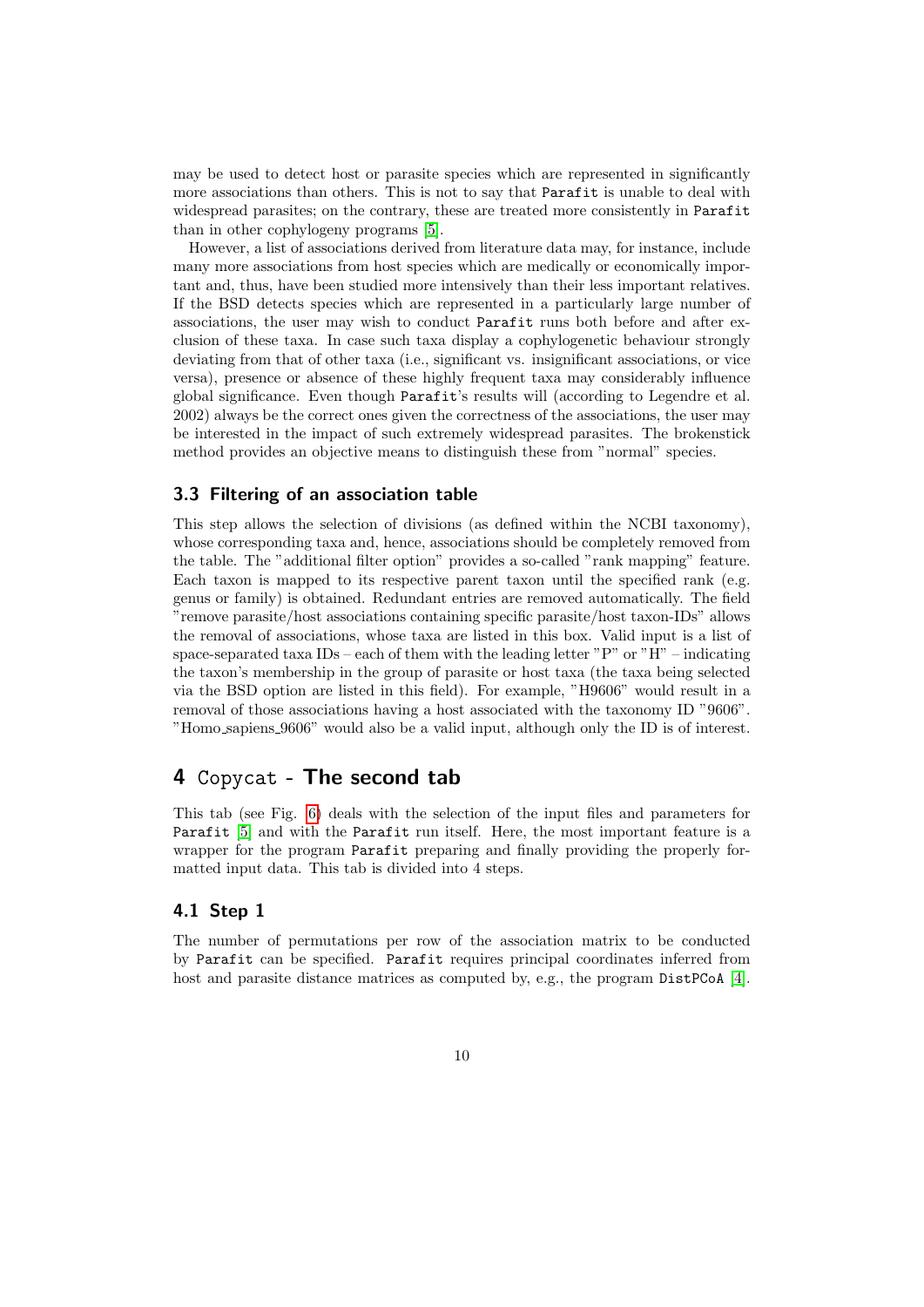| Copycat                                                                                                            |  |  |  |  |  |  |  |  |
|--------------------------------------------------------------------------------------------------------------------|--|--|--|--|--|--|--|--|
| Options Setup Help<br>File<br>View                                                                                 |  |  |  |  |  |  |  |  |
| 1. Preprocessing of Input Data 2. Configuration and Execuation of AxParafit<br>3. Evaluation of AxParafit Results  |  |  |  |  |  |  |  |  |
| -Step 1: Choose Your AxParafit/AxPcoords Executable-                                                               |  |  |  |  |  |  |  |  |
| ÷۱<br>AxPcoords Executable<br>AxPcoords_mac_gsl.exe                                                                |  |  |  |  |  |  |  |  |
|                                                                                                                    |  |  |  |  |  |  |  |  |
| ÷<br>AxParafit_mac_ATLAS.exe<br>AxParafit Executable                                                               |  |  |  |  |  |  |  |  |
| Step 2: Specify Parameters for AxParafit/AxPcoords                                                                 |  |  |  |  |  |  |  |  |
| ÷<br>Number of Permutations Used in AxParafit:<br>99                                                               |  |  |  |  |  |  |  |  |
| ÷<br>3 (no correction)<br>Correction Method Used in AxPcoords:                                                     |  |  |  |  |  |  |  |  |
| Step 3: Specification of Association File-                                                                         |  |  |  |  |  |  |  |  |
|                                                                                                                    |  |  |  |  |  |  |  |  |
| Select Association File                                                                                            |  |  |  |  |  |  |  |  |
| Step 4: Generation of Host Distance Matrix                                                                         |  |  |  |  |  |  |  |  |
|                                                                                                                    |  |  |  |  |  |  |  |  |
| F<br>Create Distance Matrix From Host Taxa List<br>Select Input File                                               |  |  |  |  |  |  |  |  |
| Step 5: Generation of Parasite Distance Matrix                                                                     |  |  |  |  |  |  |  |  |
| ÷<br>Create Distance Matrix From Parasite Taxa<br>Select Input File                                                |  |  |  |  |  |  |  |  |
|                                                                                                                    |  |  |  |  |  |  |  |  |
| Step 6: Input Data Validation-<br>Step 7: Analysis!-                                                               |  |  |  |  |  |  |  |  |
|                                                                                                                    |  |  |  |  |  |  |  |  |
| Validate!<br>Start Local Analysis!<br>Pack All Required Files for Remote Analysis<br><b>OR</b>                     |  |  |  |  |  |  |  |  |
|                                                                                                                    |  |  |  |  |  |  |  |  |
| Welcome to CopyCat - The cophylogenetic analysis tool!                                                             |  |  |  |  |  |  |  |  |
| INFO: The operating system is MAC OS X<br>INFO: The working directory is: /Applications/Copycat/DefaultWorkingDir/ |  |  |  |  |  |  |  |  |
|                                                                                                                    |  |  |  |  |  |  |  |  |
|                                                                                                                    |  |  |  |  |  |  |  |  |
|                                                                                                                    |  |  |  |  |  |  |  |  |
|                                                                                                                    |  |  |  |  |  |  |  |  |

<span id="page-10-2"></span>Figure 6: The second tab of Copycat.

DistPCoA supports two correction methods for negative eigenvalues: Lingoes method and Cailliez method. The user might choose one of these or simply select the "no correction method" option. The advantages and disadvantages of the several corrections methods are explained in, e.g., [\[3\]](#page-19-3) and [\[6,](#page-19-1) pp. 432ff.].

### <span id="page-10-0"></span>4.2 Step 2

The user selects an association file.

### <span id="page-10-1"></span>4.3 Step 3 (create host distance matrix)

The user has three possibilities:

- The user selects a pre-existing host distance matrix.
- The user specifies a list of host taxa, which is used to reconstruct the NCBI host tree. The tree is automatically converted to a patristic distance matrix [\[2\]](#page-19-4).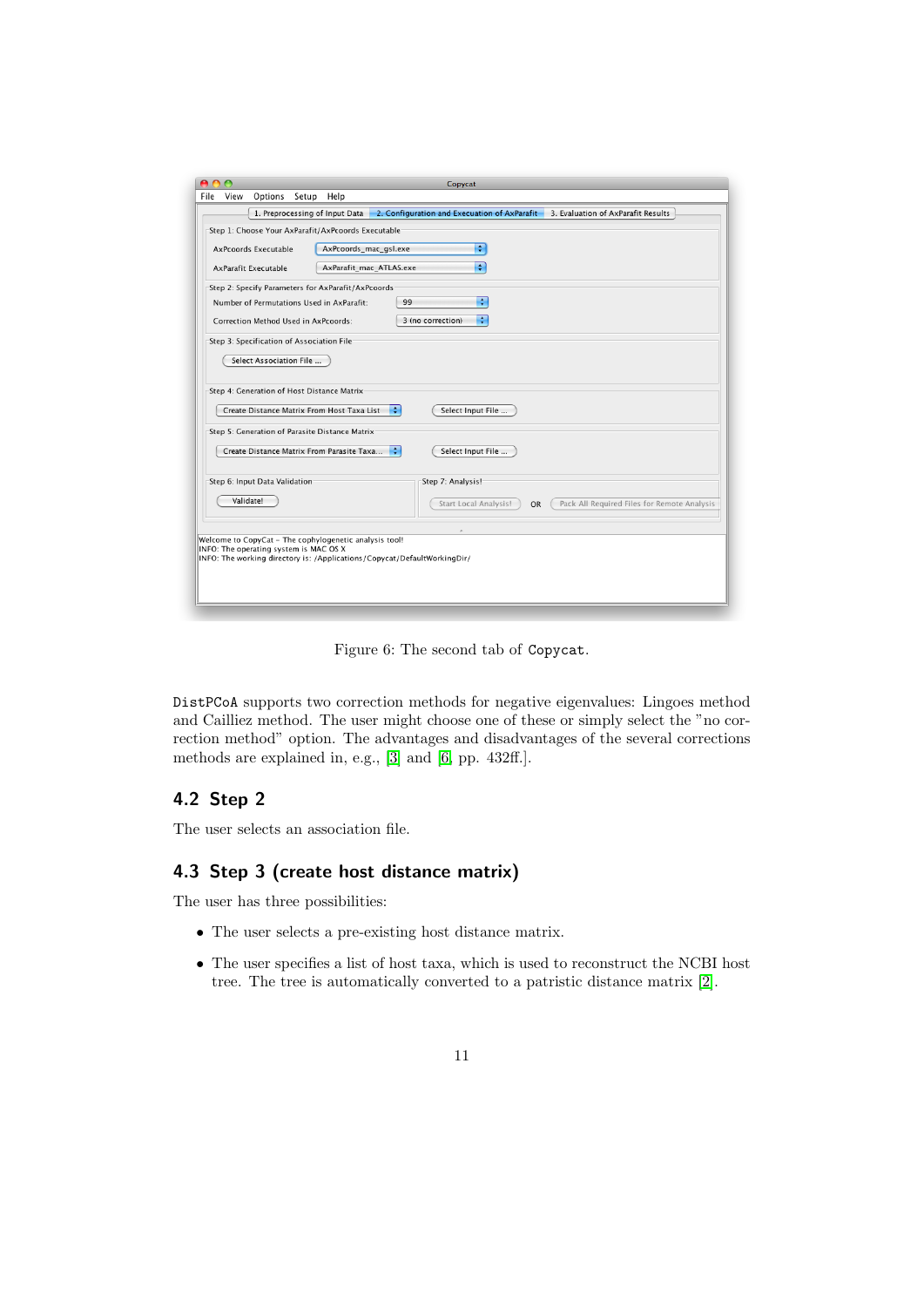• The user specifies a host tree, which is used to create the distance matrix.

Once a tree is constructed, several of its features are reported to the message window. "Balance" is a measure of tree balance as described by [\[1\]](#page-19-5). Note that "balance" can only be computed for rooted binary trees. "Cherry" is the measure of tree balance suggested by  $[7]$  divided by the maximum possible number of cherries  $(n/2,$  provided that n is the number of taxa). "Resolution" (described as "Colless' consensus fork index" in [\[8\]](#page-19-7)) as well as "information content" [\[9\]](#page-19-8)) are measures of topological resolution. "Resolution" is just the number of internal nodes divided by the maximum possible number of internal nodes (i.e., n-2) and, thus, bound between 0 and 1. A value of 1 indicates full resolution. The cladistic information content has some theoretical advantages, but in case of not fully resolved topologies this measure may rapidly converge towards 0 if the number of taxa increases and, thus, may not be applicable when dealing with large datasets.

N.B.: Due to the presumed trade-off between the number of taxa and the topological resolution available as input for Parafit, the user has to base her decision whether to conduct a Parafit analysis based on taxonomic data not only on the number of resolved associations, but also on the amount of topological resolution. Even though one of the advantages of Parafit is that it does not require fully resolved (binary) trees [\[5\]](#page-19-0), trees may well display not enough topological resolution (too many polytomies) to be of value in conducting cophylogenetic analyses. As an extreme example, consider a totally unresolved taxonomic tree. Since in that case the eigenvectors of all taxa as output by DistPCoA will be identical, such a tree will lead to all associations being insignificant just for trivial reasons.

### <span id="page-11-0"></span>4.4 Step 4 (create the parasite distance matrix)

This is the same as above.

### <span id="page-11-1"></span>4.5 Step 5 (validation)

If all input files have been specified and all parameters been set, the user should then hit the "validate the specified data" button. During this validation, the program reports whether the taxon names in the association matrix are consistent with the taxon names in the host and parasite distance matrix or not. If taxon names are present in the association table, which are not contained in the respective distance matrix, the program returns an error. In the opposite case (taxon names from the distance matrix can't be found in the association table) the program offers a "shrink distance matrix"-option, which allows the removal of the respective columns and rows from the distance matrix.

N.B.: In case host or parasite trees are derived by pruning from larger phylogenies, it is much more convenient to change just the association table than to manipulate the trees themselves. This feature of Copycat results in a great gain in user flexibility with respect to running Parafit with slightly different sets of taxa. If the validation returns no errors, the following two options are enabled: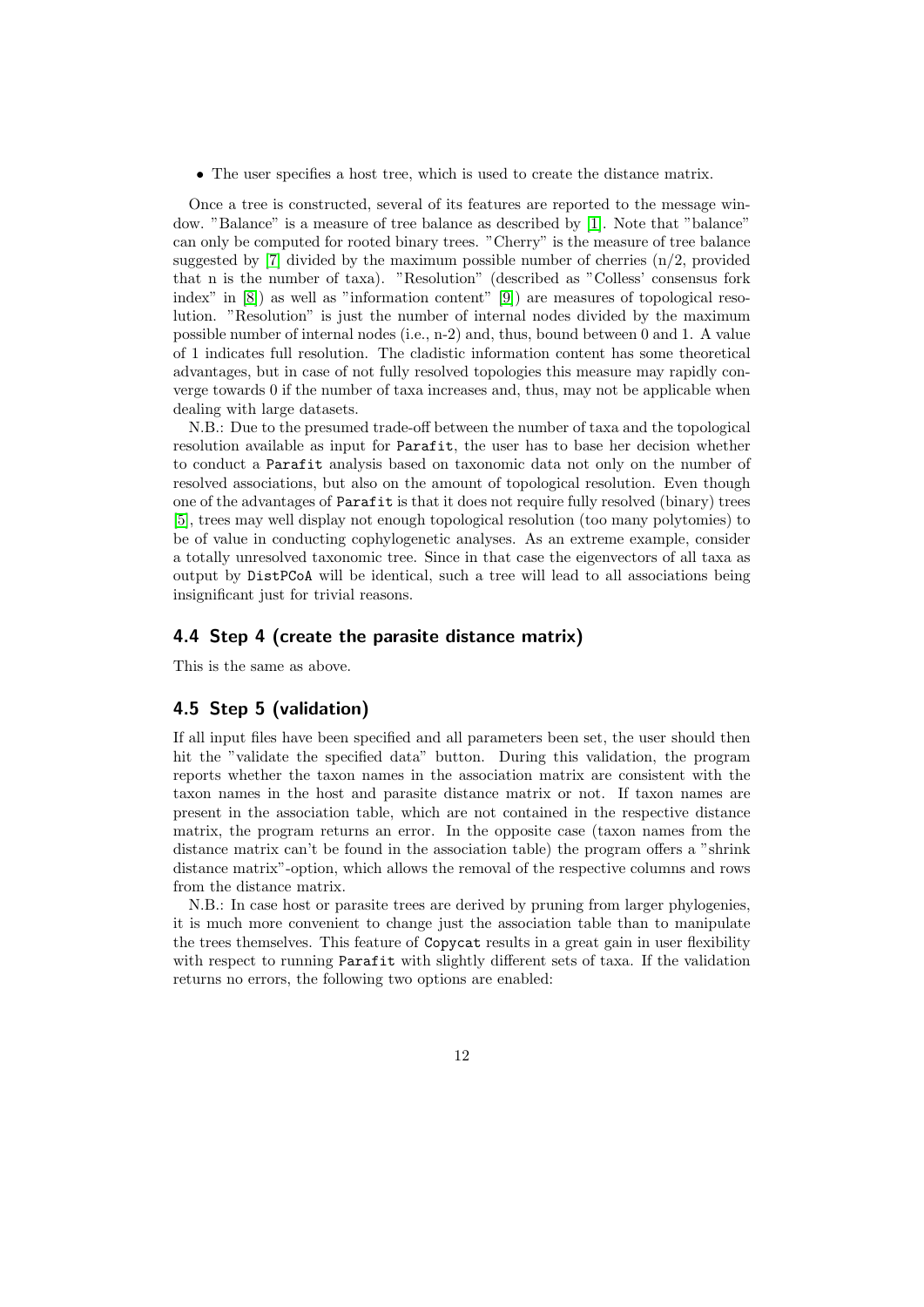- "start local analysis": The Parafit wrapper is started with the parameters specified above.
- "prepare data for remote analysis": As an alternative, all input files, the Parafit wrapper (including Parafit and DistPCoA) and a setup file are put into a ZIP archive. The archive can be transferred to a highperformance machine. After archive extraction the wrapper can be invoked by the command "java -Xmx512M -jar ParafitWrapper.jar". The "-Xmx" switch denotes the maximum amount of memory the wrapper has for its own disposal (here: 512 MB).

### <span id="page-12-0"></span>5 Copycat - The third tab

This tab (see Figure [7\)](#page-13-0) deals with the evaluation of the Parafit results. After the analysis has ended, an output file – called Parafit.out – should have been created. In this step, this output file is specified via the "open"-dialogue, together with the host and parasite distance matrix used in that Parafit run. The distance matrix files are needed to display the correct organism names, instead of the non-interpretable labels like "Parasite 4" or "Host 17". A sample Parafit output as resolved by Copycat is shown in Figure [8.](#page-14-0)

## <span id="page-12-1"></span>6 Copycat – Available menu bar options

The menu bar offers the following options:

### <span id="page-12-2"></span>6.1 File

### <span id="page-12-3"></span>6.1.1 "Transfer content of working directory to a place of your choice"

Once your work with Copycat is done, you might want to transfer data from the working directory to a directory of your choice. This can be done by selecting this option.

### <span id="page-12-4"></span>6.1.2 "Download NCBI taxonomy file(s)"

As mentioned above, it is advisable to get the latest NCBI taxonomy file from time to time. The taxonomy itself is steadily improved due to the incorporation of more recent phylogenetic insights, and the total number of both terminal taxa and taxa of higher rank included in the taxonomy dump files is steadily increasing, potentially increasing both the number of resolved associations and the topological resolution in the NCBI-based cophylogenetic analyses. By checking this option, Copycat downloads the latest NCBI taxonomy dump file and places it in the appropriate directory.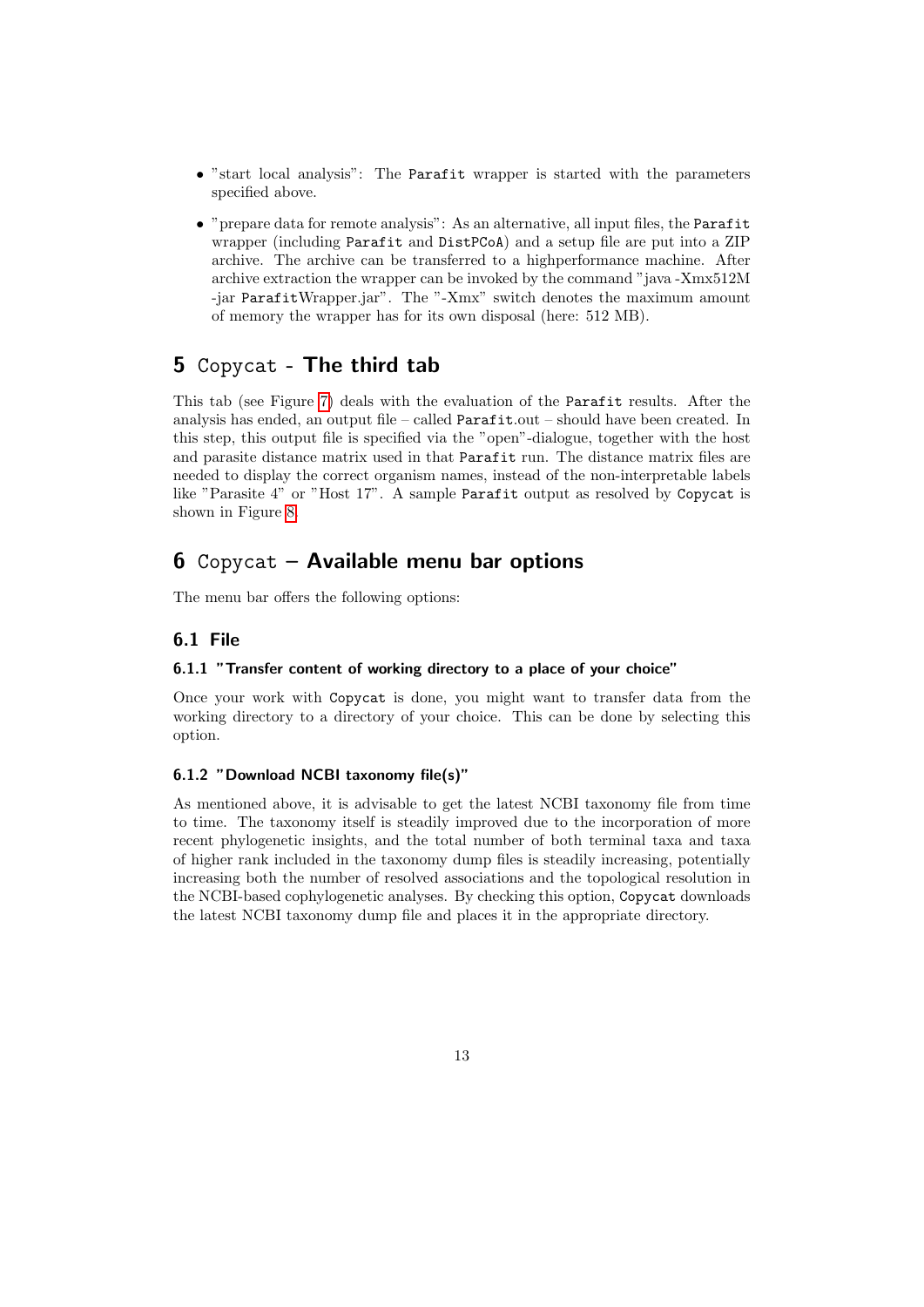|      |             |                                        |  |                                                        | Copycat                                                                                                        |  |  |
|------|-------------|----------------------------------------|--|--------------------------------------------------------|----------------------------------------------------------------------------------------------------------------|--|--|
| File | View        | Options Setup Help                     |  |                                                        |                                                                                                                |  |  |
|      |             |                                        |  |                                                        | 1. Preprocessing of Input Data 2. Configuration and Execuation of AxParafit 3. Evaluation of AxParafit Results |  |  |
|      |             |                                        |  |                                                        | Step 1: Select the Parafit Distance File Used in the Parafit Run-                                              |  |  |
|      | Select File | $\cdots$                               |  |                                                        |                                                                                                                |  |  |
|      |             |                                        |  |                                                        |                                                                                                                |  |  |
|      |             |                                        |  |                                                        |                                                                                                                |  |  |
|      |             |                                        |  |                                                        | Step 2: Select the Host Distance File Used in the Parafit Run-                                                 |  |  |
|      |             |                                        |  |                                                        |                                                                                                                |  |  |
|      | Select File |                                        |  |                                                        |                                                                                                                |  |  |
|      |             |                                        |  |                                                        |                                                                                                                |  |  |
|      |             |                                        |  |                                                        |                                                                                                                |  |  |
|      |             |                                        |  |                                                        | Step 3: Select the File Containing the Parafit Results (i.e., 'HostPara.out')-                                 |  |  |
|      | Select File |                                        |  |                                                        |                                                                                                                |  |  |
|      |             |                                        |  |                                                        |                                                                                                                |  |  |
|      |             |                                        |  |                                                        |                                                                                                                |  |  |
|      |             |                                        |  |                                                        |                                                                                                                |  |  |
|      |             | Step 4: View on the Final Results      |  |                                                        |                                                                                                                |  |  |
|      |             | <b>Evaluate Parafit Results</b>        |  |                                                        |                                                                                                                |  |  |
|      |             |                                        |  |                                                        |                                                                                                                |  |  |
|      |             |                                        |  |                                                        |                                                                                                                |  |  |
|      |             |                                        |  |                                                        |                                                                                                                |  |  |
|      |             | INFO: The operating system is MAC OS X |  | Welcome to CopyCat - The cophylogenetic analysis tool! |                                                                                                                |  |  |
|      |             |                                        |  |                                                        | INFO: The working directory is: /Applications/Copycat/DefaultWorkingDir/                                       |  |  |
|      |             |                                        |  |                                                        |                                                                                                                |  |  |
|      |             |                                        |  |                                                        |                                                                                                                |  |  |
|      |             |                                        |  |                                                        |                                                                                                                |  |  |

<span id="page-13-0"></span>Figure 7: The third tab of Copycat.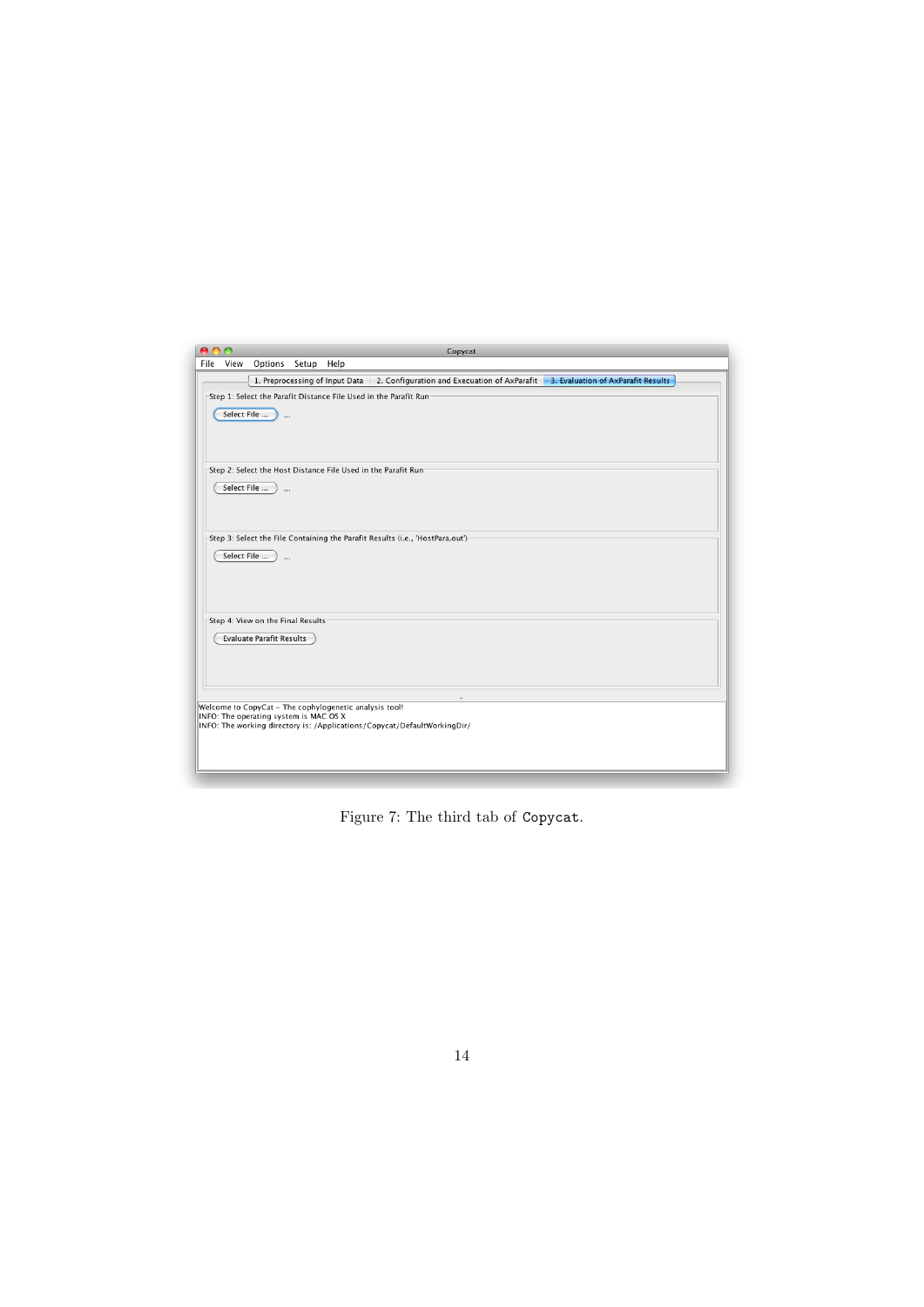| Overall cophylogenetic structure is highly significant: 0.0101<0.02 (sig.val.). 599 lir<br>AxParafit Results: |                                 |                                |             |             |  |  |  |
|---------------------------------------------------------------------------------------------------------------|---------------------------------|--------------------------------|-------------|-------------|--|--|--|
| Value of Significance:                                                                                        | 0.02                            |                                |             |             |  |  |  |
|                                                                                                               |                                 |                                |             |             |  |  |  |
|                                                                                                               |                                 |                                |             |             |  |  |  |
|                                                                                                               |                                 |                                |             |             |  |  |  |
| assoc.no.                                                                                                     | parasite                        | host                           | prob1 value | prob2 value |  |  |  |
|                                                                                                               | 0 Urocystis junci 458657        | Juncus arcticus 253145         | 0.51515     | 0.53535     |  |  |  |
|                                                                                                               | <b>Urocystis junci 458657</b>   | Juncus balticus 223655         | 0.51515     | 0.53535     |  |  |  |
|                                                                                                               | 2 Urocystis junci 458657        | Juncus filiformis 253148       | 0.48485     | 0.52525     |  |  |  |
|                                                                                                               | 3 Urocystis_anemones_458648     | Anemone_sylvestris_168007      | 0.01010     | 0.01010     |  |  |  |
|                                                                                                               | 4 Urocystis anemones 458648     | Anemone narcissiflora 168002   | 0.01010     | 0.01010     |  |  |  |
|                                                                                                               | 5 Urocystis anemones 458648     | Anemone ranunculoides 168005   | 0.01010     | 0.01010     |  |  |  |
|                                                                                                               | 6 Urocystis anemones 458648     | Anemone nemorosa 37489         | 0.01010     | 0.01010     |  |  |  |
|                                                                                                               | 7 Urocystis anemones 458648     | Anemone pavonina 168004        | 0.01010     | 0.01010     |  |  |  |
|                                                                                                               | 8 Urocystis_anemones_458648     | Anemone virginiana 168008      | 0.01010     | 0.01010     |  |  |  |
|                                                                                                               | 9 Urocystis anemones 458648     | Anemone trifolia 46975         | 0.01010     | 0.01010     |  |  |  |
|                                                                                                               | 10 Urocystis_anemones_458648    | Anemone blanda 22869           | 0.01010     | 0.01010     |  |  |  |
|                                                                                                               | 11 Urocystis colchici 63393     | Colchicum autumnale 45005      | 0.02020     | 0.01010     |  |  |  |
|                                                                                                               | 12 Urocystis irregularis 458659 | Aconitum moldavicum 112590     | 0.01010     | 0.01010     |  |  |  |
|                                                                                                               | 13 Urocystis_irregularis_458659 | Aconitum napellus 112591       | 0.01010     | 0.01010     |  |  |  |
|                                                                                                               | 14 Urocystis irregularis 458659 | Aconitum septentrionale 112593 | 0.01010     | 0.01010     |  |  |  |
|                                                                                                               | 15 Urocystis_irregularis_458659 | Aconitum variegatum 112594     | 0.01010     | 0.01010     |  |  |  |
|                                                                                                               |                                 |                                |             |             |  |  |  |
|                                                                                                               |                                 |                                |             |             |  |  |  |

<span id="page-14-0"></span>Figure 8: Copycat's representation of the Parafit output. By selecting "dump information to working directory" the results are stored in a simple text file (ASCII format). Lines contained in that file marked by a  $"+"$  character represent significant links, while lines starting with a "-" character are considered as "non-significant".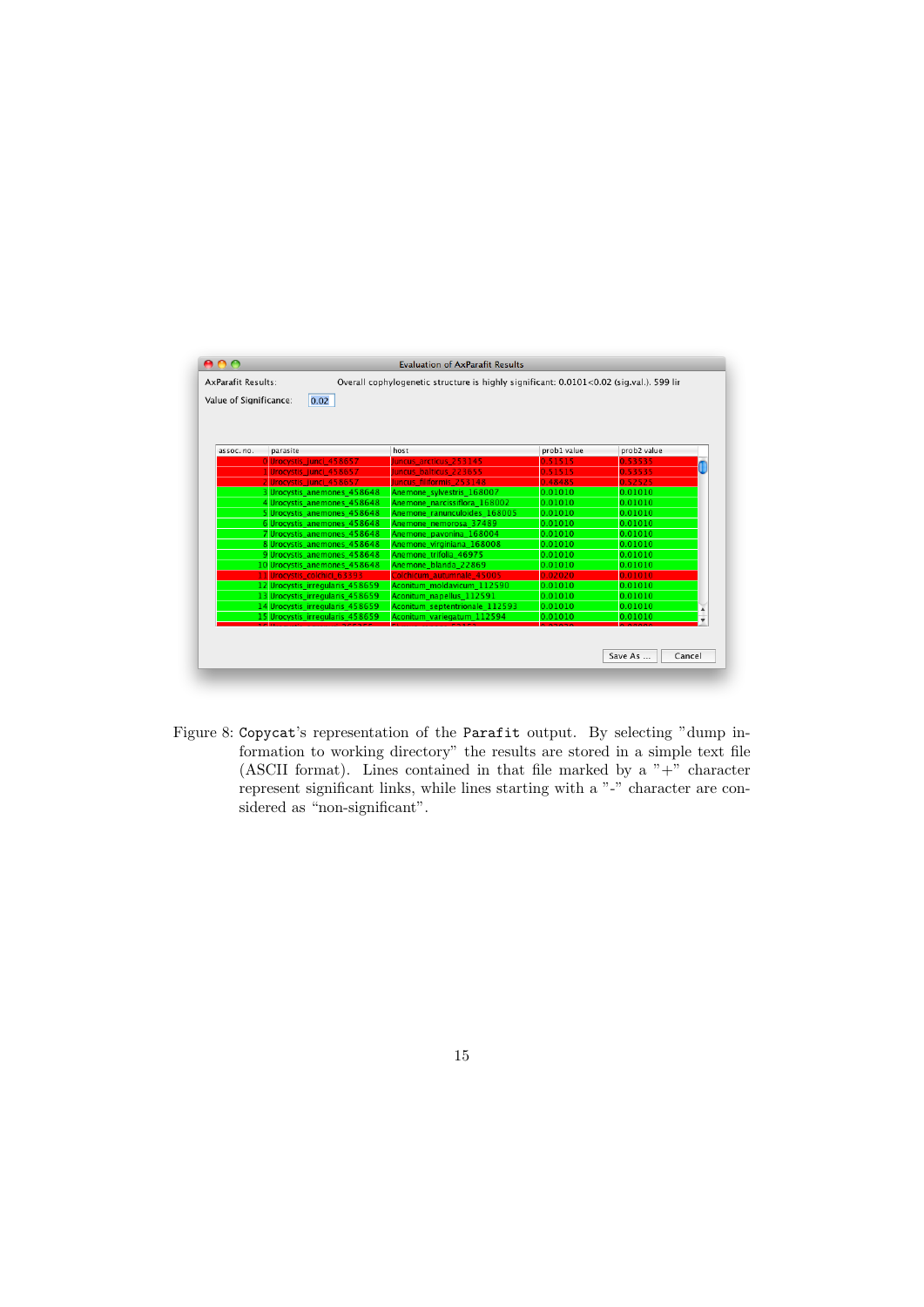### <span id="page-15-0"></span>6.2 View

### <span id="page-15-1"></span>6.2.1 "View content of working directory"

This shows a view of the current working directory and its content.

### <span id="page-15-2"></span>6.3 Options

#### <span id="page-15-3"></span>6.3.1 "Enable Strict Filtering of Association Table"

By default the filter process scans an association table and removes all associations (=lines), which do not fulfill one of the following criteria. Both, parasite and host label have to exist in the NCBI taxonomy and should not be blacklisted. If the user has provided an association table containing custom taxon labels (such as "Patient234" instead of "Homo sapiens"), the program would remove this line from the new associations table due to the first condition ("... have to exist in the NCBI taxonomy ..."). Even though, this condition can be relaxed by unchecking the option "Enable Strict Filtering of Association Table" in the menu bar.

#### <span id="page-15-4"></span>6.3.2 "Use Equal Branch Length  $(=1)$  for tree2dist Conversion"

If you have specified a tree file in Copycat's second tab, you might want to have topological distances in the distance matrix resulting from that tree. By checking this option branch lengths are set to 1. By default this option is not checked. In that case, a patristic distance matrix results in which each pairwise distance between two taxa A and B represents the sum of the number of taxa in which A is contained (including A), but not B, and the number of taxa in which B is contained (including B), but not A. Accordingly, by default branch lengths in the NCBI taxonomy tree may be larger than one, representing more information extracted from the taxonomy than just the topology.

#### <span id="page-15-5"></span>6.3.3 "Use AxPcoords and AxParafit instead of DistPCoA and Parafit"

By selecting this option, AxPcoords and AxParafit are used instead of Legendre's programs [\[5\]](#page-19-0). Copycat supports Alexandros Stamatakis' programs AxParafit and AxPcoords, which are highly optimized versions of Parafit and DistPCoA, respectively. Copycat searches within the "code" subdirectory, which contains all executables for the analyses. By default, this folder contains the following operating systemdependant executables:

- Parafit win.exe
- DistPCoA win.exe
- AxParafit win.exe
- AxPcoords win.exe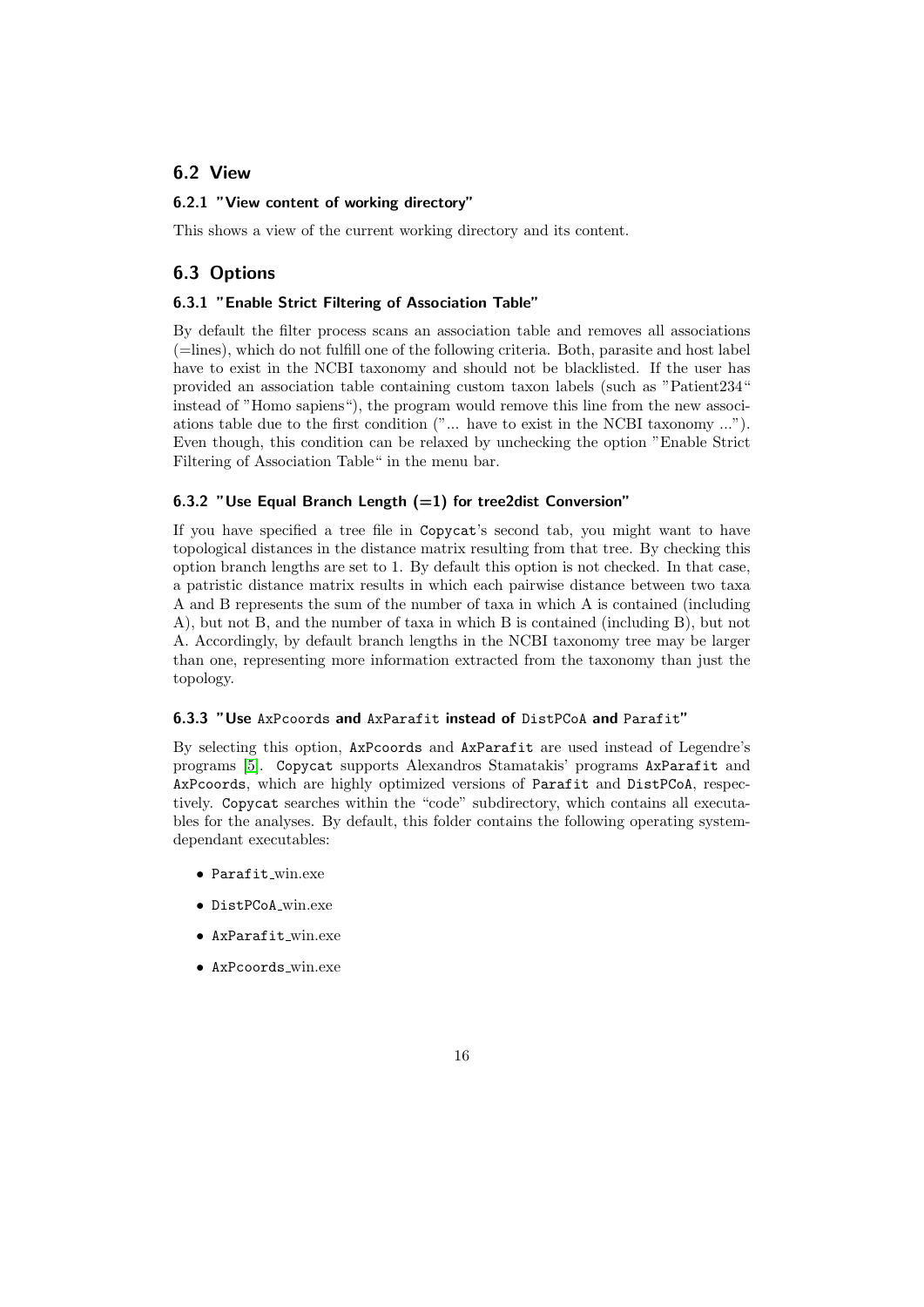The attribute "win" denotes the executables for the Windows platform (accordingly, "mac" for Macintosh and "linux" for Linux systems are used). In case the user has selected the above option, Copycat chooses "AxParafit win.exe" and "AxPcoords win.exe" (operating system: Windows). If you wish to use externally compiled executables (e.g., using the  $ACML^3$  $ACML^3$  or  $MKL^4$  $MKL^4$  libraries), they should obey to the naming convention [PROGRAM] [OS] [LIBRARY] (e.g., AxParafit win MKL.exe or AxPcoords win MKL.exe) and moved into the "code" subdirectory. Copycat will detect and use them for the next computation. Such an optimized executable will always be preferred to the default one. Once the user has selected the AxPcoords/AxParafit option, the option "correction method used in DistPCoA" (the second item on the second tab) will be disabled because correction methods for negative eigenvalues are not supported by AxPcoords.

### <span id="page-16-0"></span>6.4 Setup

#### <span id="page-16-1"></span>6.4.1 "Show setup menu at next program start"

If you want to change the working directory, you just have to check this option. On the next start of Copycat the configuration dialogue will appear again.

### <span id="page-16-2"></span>7 Tutorial - A step-by-step example run of Copycat

This tutorial focuses on the kind of input needed for certain steps in Copycat and shows the output produced by that input. The underlying data set for this example run is the list of European smut fungi and their hosts from Vánky [\[10,](#page-19-9) [11\]](#page-19-10). This data set does not contain parasite or host trees or distance matrices, so we have to construct them using the NCBI taxonomy.

- 1. The input: An association table of smut fungi (parasites) and their respective hosts. Here is an excerpt of the input file 'smut fungi-association\_table.txt':
- 2. Resolving the association table: Each parasite/host contained in the NCBI Taxonomy Database has a unique taxonomy ID. This step tries to gather these IDs. Each association containing both, a parasite and a host with a valid ID, is used in the resulting so-called "resolved association table". A representation of an unresolved association table is shown below.

[!ht]

3. Generation of the parasite/host taxa lists. For the Parafit analysis [\[5\]](#page-19-0) of this association data, we first need to draw two lists from the resolved association table: one containing all parasite taxa and another one containing all host taxa. This is achieved by selecting 'apply settings to association list'. Here, the specified association list can be filtered in regard to certain criteria

<span id="page-16-3"></span><sup>&</sup>lt;sup>3</sup>AMD © Core Math Library

<span id="page-16-4"></span><sup>&</sup>lt;sup>4</sup>Intel © Math Kernel Library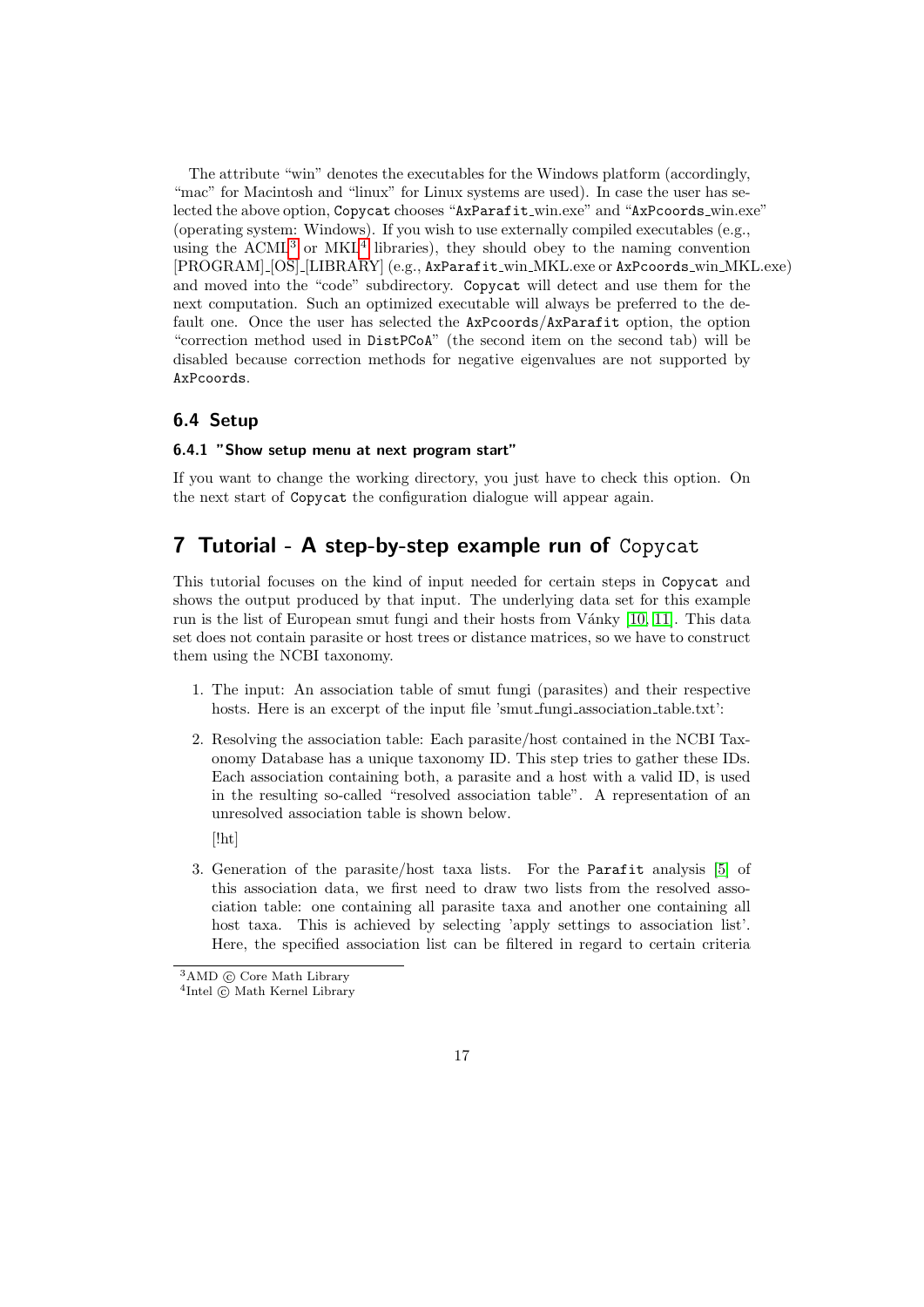| parasites              | hosts               |
|------------------------|---------------------|
| Anthracoidea altera    | Carex fuliginosa    |
| Anthracoidea angulata  | Carex hirta         |
| Anthracoidea arenaria  | Carex arenaria      |
| Anthracoidea arenaria  | Carex brizoides     |
| Anthracoidea arenaria  | Carex ligerica      |
| Anthracoidea arenaria  | Carex ovalis        |
| Anthracoidea arenaria  | Carex praecox       |
| Anthracoidea aspera    | Carex appropinguata |
| Anthracoidea aspera    | Carex chordorrhiza  |
| Anthracoidea aspera    | Carex diandra       |
| Anthracoidea aspera    | Carex glareosa      |
| Anthracoidea baldensis | Carex baldensis     |
|                        |                     |
|                        |                     |

Table 1: The unresolved association table. Parasites are in the left column - hosts in the right column. Each parasite is separated from its respective host by a tab character. The file contains 1853 host-parasite associations.

and as a side-effect the parasite/host taxa lists are written to the working directory. Naturally, the user is not obliged to select certain filter criteria but can simply choose the 'leave associations in their current state' option. Consequently, the specified association table stays untouched. In this tutorial we make use of the latter and issue the association table gained in the previous section. This operation will take a moment. Finally, the following two files appear in the working directory: 'hosts filtered using option 0.txt' and 'parasites filtered using option 0.txt'. The value '0' indicates that we selected the 'leave associations in their current state' option.

4. Creation of a host distance matrix and a parasite distance matrix. The taxa lists from the previous step are now being used for the creation of the respective NCBI host tree and NCBI parasite tree. Once this is done, the respective distance matrices are generated. We switch to Copycat's second tab and select the 'distance matrix from host taxa list' option together with the 'hosts filtered using option 0.txt' file. This results in the call of the ParafitWrapper. The wrapper will now try to create the denoted host distance matrix. You might want to follow the process of the wrapper by reading the lines in the message window that are marked by the purple "WRAPPER" tag. The wrapper is finished once the message window contains the following three information lines at the very end (here: example values).

INFO on host tree: Resolution: 0,252525 INFO on host tree: Balance: input is no rooted binary tree INFO on host tree: Information content: Infinity

The working directory should now contain the files 'hosts.dist' and 'host.out.tree'.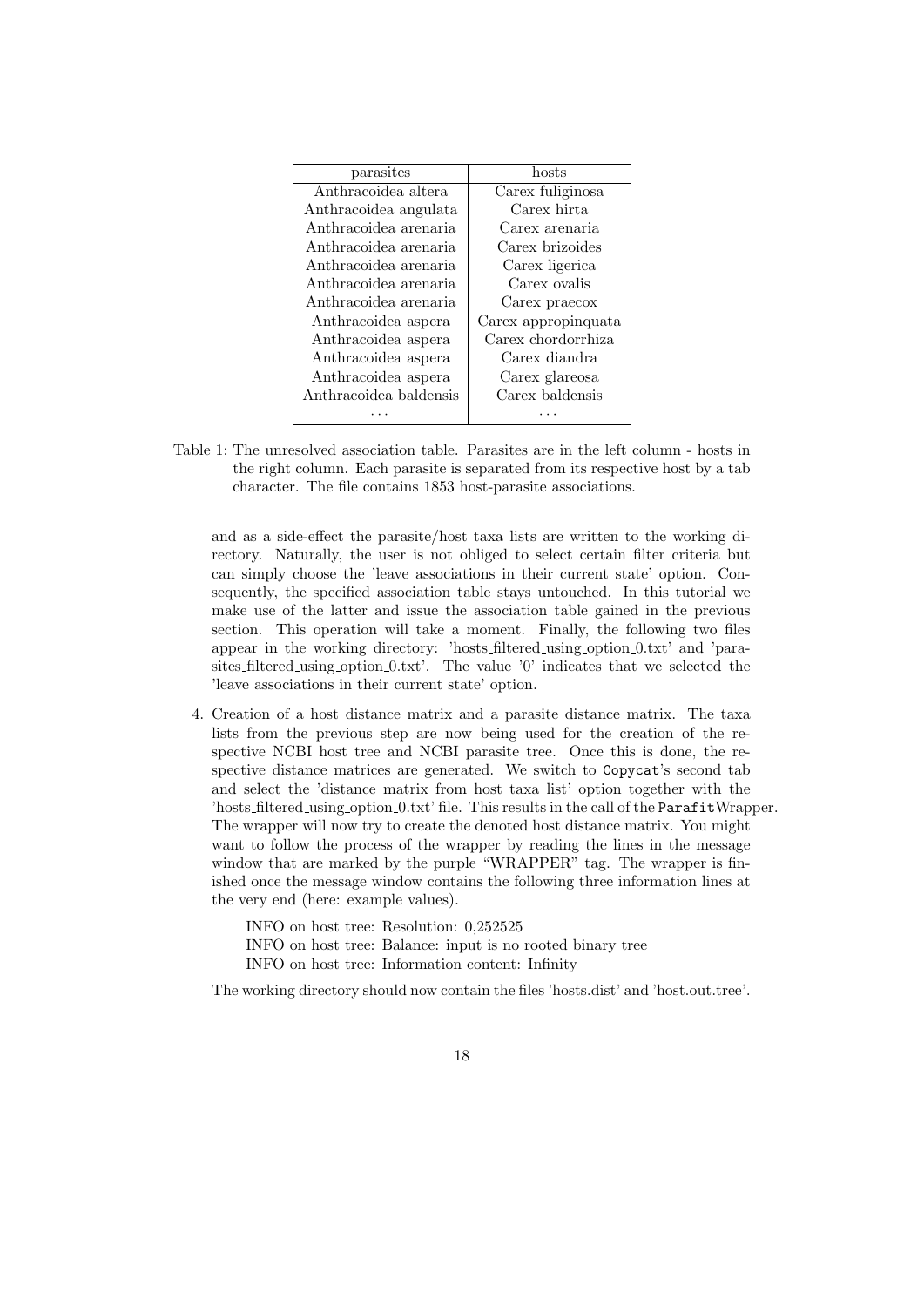We repeat the procedure for the 'parasites filtered using option 0.txt' file by selecting the 'distance matrix from host taxa list' option in the box below. The distance matrix is finished once the following three lines appear at the end of the message window (here: example values).

INFO on parasite tree: Resolution: 0,252525

INFO on parasite tree: Balance: input is no rooted binary tree

INFO on parasite tree: Information content: Infinity

The working directory should now contain the files 'parasites.dist' and 'parasites.out.tree'. These info messages show the resolution and the phylogenetic information content (which cannot be computed for large numbers of taxa) of the host/parasite tree created. If the resolution is not satisfying enough you have the option to cancel the further cophylogenetic analysis at this stage. If you want to proceed, you have to choose the 'validate button'. The validation step ensures that the taxa contained in the following three files are consistent with respect to each other. This means that a parasite's name contained in the association table should exist in the parasite distance matrix and so forth. If the validation is successful, you will have the option to immediately start the Parafit run on this machine or, as an alternative, to pack all relevant files to a zip archive. This archive can be transferred to another, probably more powerful machine. Once the ParafitWrapper has started (either on this or another machine) it generates a random session ID (similar to Copycat) and creates a respective subdirectory within your working directory. This directory is named after that session ID. The time the wrapper is running any interaction with Copycat is blocked. Depending on the size of the input data, the Parafit run can be a timeconsuming issue.

5. Analysis of the Parafit results. Parafit performs tests for both the overall phylogenetic congruence as well as the significance of individual associations.

These results are listed in the file 'HostPara.out'. Copycat reports the location of 'HostPara.out' by printing:

WRAPPER: Please, check file [D:\Copycat\defaultwdir\ID 3738\ID 8313\ Hostpara.out] for results!

'HostPara.out' holds the results on the individual links in the following format:

Parasite 17 Host154 F1 =\*\*\*\*\*\*\* Prob1 = 0.94600 F2 = -0.00016  $Prob2 = 0.99200$ 

As 'Parasite 17' and 'Host 154' provide no information on the actual organisms, Copycat needs to know the location of the parasite and the host distance file used in that specific Parafit run. These files should reside in your working directory. Once the three files ('Hostpara.out', parasite distance matrix and host distance matrix) have been specified, Copycat opens a new window showing the results. An example is shown in Figure [8.](#page-14-0)